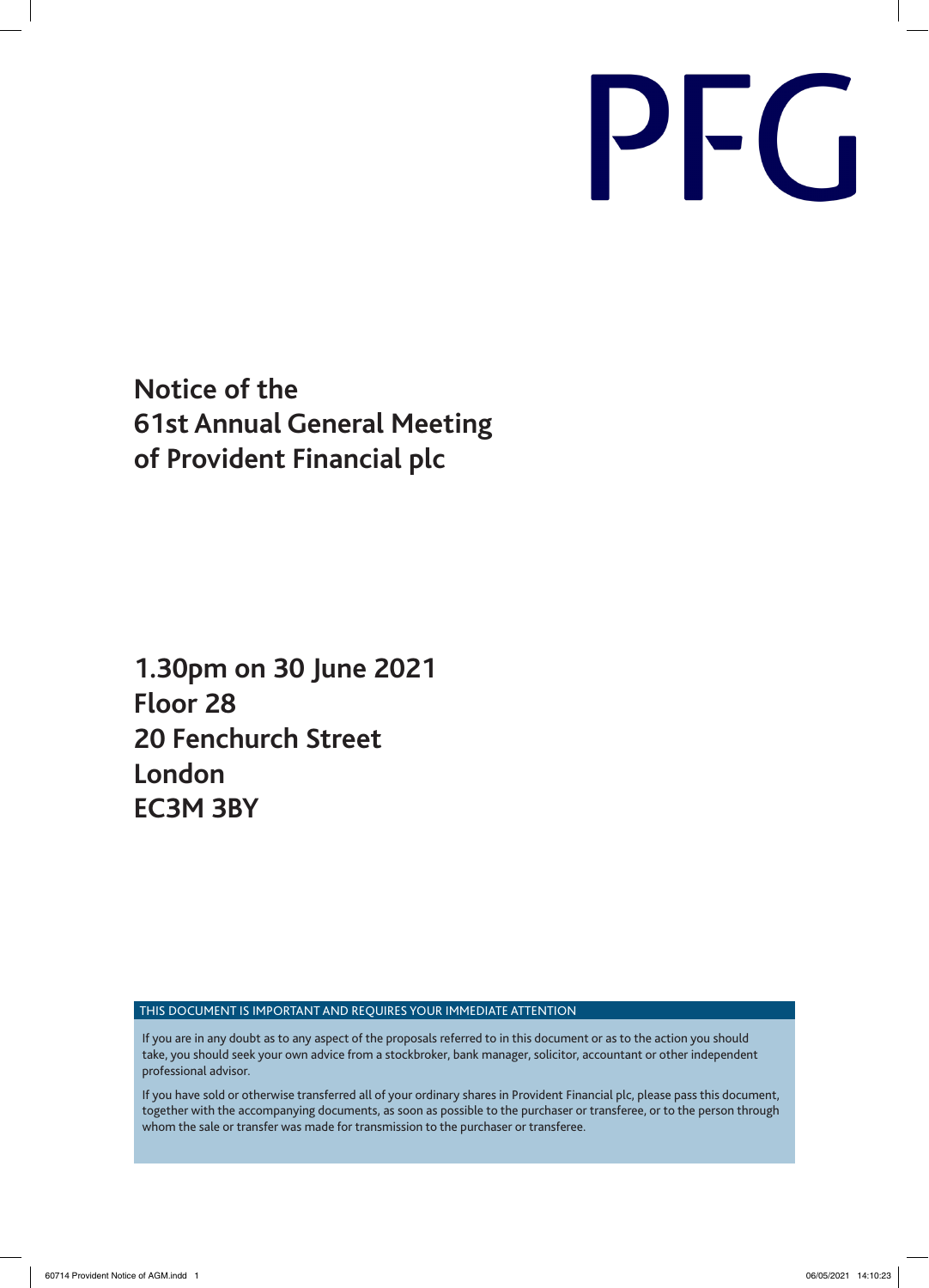# **Registered Office:**

No. 1 Godwin Street Bradford West Yorkshire BD1 2SU

10 May 2021

Dear Shareholder,

# **Notice of Annual General Meeting (AGM)**

I hope you have been keeping safe and well during these unprecedented times. I am pleased to invite you to this year's AGM at our London office on Floor 28, 20 Fenchurch Street, London, EC3M 3BY on Wednesday 30 June 2021 at 1.30pm. Directions and a map of how to get to our offices are set out on page 12.

At the time of writing, COVID-19 restrictions and guidance are in place which prevent us from convening the AGM in the usual way. Your Board and I are hopeful that such Government guidance and restrictions may be relaxed further prior to the AGM, but we will continue to follow Government guidance. The Government's roadmap for easing lockdown restrictions published on 22 February 2021 envisages the potential for indoor events by 30 June 2021 (being the date for our AGM). However, this roadmap is subject to a number of contingencies and there can be no guarantee that we will be able to meet as we intend.

The health and safety of our employees, our shareholders and the wider communities in which we operate remains our primary concern. We recognise that the AGM is an important event for shareholders and the Company is keen to ensure that shareholders are able to exercise their right to vote and participate at this year's AGM. While we hope that a number of restrictions may be lifted by Wednesday 30 June 2021, the Board reserves the right to keep in place social distancing measures and certain other restrictions necessary to ensure the health and wellbeing of those attending the AGM. Further information is set out below.

For this year's AGM, we are pleased to be able to provide a facility for shareholders to follow the meeting remotely, should they wish to do so. This can be done by accessing the AGM section of our website here, *www.providentfinancial.com/shareholder-hub/agmgeneral-meetings* and following the link to the webcast. Further details on how to join the meeting remotely are set out in Appendix II to this document. We would strongly encourage shareholders to vote on the resolutions being proposed in advance of the AGM by completing an online proxy appointment form appointing the Chairman of the meeting as your proxy and to attend the AGM remotely by taking advantage of the electronic facilities being offered. Shareholders attending the meeting remotely will not be able to vote in real time or submit questions during the meeting.

Full details of the resolutions that will be put to shareholders, including explanatory notes, are set out in the formal Notice of Meeting, which is set out on pages 5 to 11 of this document.

# **Important information – Coronavirus (COVID-19)**

In our preparations for this year's AGM we will have regard to the UK Government's most recent rules and safety guidance regarding travel and public gatherings. While it may be the case that a number of restrictions are lifted by Wednesday 30 June 2021, the Board is considering adopting some or all of the following measures in respect of the AGM depending on prevailing UK Government guidance at the time:



- Before being admitted to the venue attendees may be subject to health screening, and this may include confirming statements about your current health. The Board may also put in place temperature checks.
- Depending on UK Government guidance and rules, attendees may only be admitted to the venue if they adhere to the requirement to wear a facemask whilst in the venue (unless legally exempt and evidence of such is produced).
- Hand sanitizer will be provided and social distancing measures may be in place. We would ask all attendees to respect the directions of the Company's staff facilitating the AGM. Failure to adhere to social distancing measures and directions of the Company's staff may result in removal from the venue.
- Entry to the venue will only be possible from 20 minutes before the AGM start time and shareholders may be asked to wait outside. Controlled-entry solutions to facilitate socialdistancing may be employed and could impact on waiting times.
- For the purposes of Test and Trace, attendees may be asked to scan a QR code on entry or asked to provide their contact details to a member of the Company's staff.
- Shareholders may not be permitted to attend with nonshareholders and/or guests. To the extent a shareholder wishes to attend with a carer, please pre-register by emailing: Shareholder.questions@providentfinancial.com.
- There may be limited opportunity to engage informally with the Directors and Executive Management, and not all Directors and Executive Management may attend in person.
- No refreshments will be served (before, during or after the AGM).
- There will be no cloakroom facilities, and shareholders will be asked to bring any outerwear into the meeting room. Individuals who bring suitcases, large bags or rucksacks will not be admitted.
- We would encourage shareholders to submit questions in advance by emailing Shareholder.questions@providentfinancial. com. We will consider all questions received and, if appropriate and relating to the business of the AGM, provide a written response or publish answers on our website. Shareholders attending the AGM remotely will not be able to submit questions during the meeting.

Shareholders wishing to attend the meeting in person should preregister their attendance by emailing Shareholder.questions@ providentfinancial.com no later than 5.00pm on Monday 28 June 2021.

# **Shareholders wishing to attend the meeting in person must bring photographic identification in order to access the building.**

We urge individuals to continue to monitor guidance and/or directions issued by the UK Government on COVID-19 and to act accordingly. In particular, if you are required to self-isolate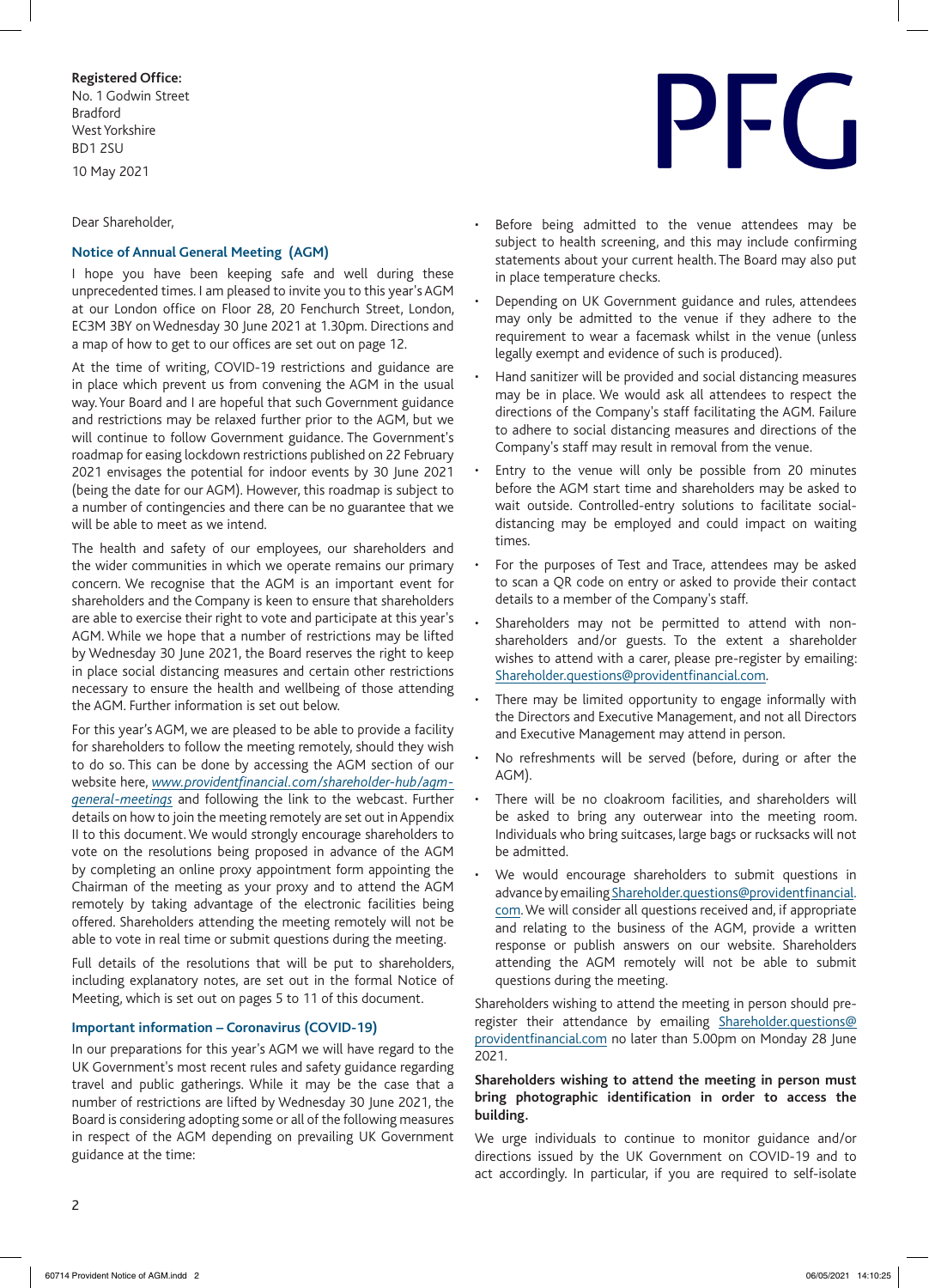or quarantine, we would ask that you comply with the UK Government restrictions and do not attend the AGM in person. Anyone attempting to attend the AGM in person and displaying flu-like symptoms will not be admitted to the AGM and/or will removed from the AGM to ensure the health and wellbeing of other individuals in attendance.

Whilst we currently plan on holding the AGM at our London office at 1.30pm on Wednesday 30 June 2021 in a COVID-19 secure manner, it is possible that the evolving COVID-19 pandemic and Government restrictions and guidance in response to any developments may mean that this is not possible. In particular, individual circumstances including being required to self-isolate or quarantine may mean that attendance in person is not possible for all shareholders. Accordingly, the Board strongly encourages shareholders to vote on all resolutions by completing and submitting an online proxy appointment form in accordance with point 5 of the Explanatory Notes to the Notice of the Meeting (set out on pages 10 to 11). If you are unable to vote online and/ or wish to receive a paper proxy, please call Link Asset Services on +44 (0)371 664 0300 (calls are charged at the standard geographic rate and will vary by provider) or write to them at FREEPOST SAS, Link Group, 10th Floor, Central Square, 29 Wellington Street, Leeds, LS1 4DL. The online and paper proxy appointment forms must be received at the address for delivery specified in the Explanatory Notes by 1.30pm on Monday 28 June 2021.

We would also encourage shareholders to follow the AGM remotely, should they wish to do so. This can be done by accessing the AGM section of our website here, *www.providentfinancial. com/shareholder-hub/agm-general-meetings* and following the link to the webcast.

# **Shareholder Questions**

Given the potential for personal circumstances and the wider situation to change and impact any plans to attend the meeting in person, shareholders are encouraged to submit questions relating to the business to be conducted at the AGM in advance, by email to Shareholder.Questions@providentfinancial.com by no later than 5.00pm on Monday 28 June 2021. We will consider all questions received and, if appropriate and relating to the business of the AGM, provide a written response or publish answers on our website.

#### **Business of the Meeting**

Amongst the resolutions being proposed this year, I would like to draw your attention specifically to the following resolutions:

# *Approval of Remuneration Report (Resolution 2)*

This ordinary resolution seeks shareholder approval for the annual Directors' remuneration report and the annual statement by the chairman of the remuneration committee. The Directors' remuneration report (including the chairman of the remuneration committee statement) can be found on pages 148 to 172 of the Annual Report and Financial Statements 2020 (the Annual Report).

The Directors' Remuneration Report gives detail of (a) the implementation of the Company's current remuneration policy, approved by shareholders at a General Meeting on 3 November 2020, during the year ended 31 December 2020 and (b) how the remuneration policy will be applied in practice during the 2021 financial year in terms of payments and share awards. As in previous years, this resolution will be advisory in nature and the Directors' entitlement to remuneration is not conditional on the resolution being passed.

#### *Director Fees and Approval of Ratification Resolutions (Resolutions 21 and 22)*

The Company's Articles of Association (the Articles) contain a limit on the Company paying fees to Non-Executive Directors in excess of £400,000 per annum in aggregate other than with the approval of shareholders by ordinary resolution. This amount was set in 2007 and, despite the growth of the Company and the increase in the number of Non-Executive Directors since that point, it has not been increased.

It has come to the attention of the Directors that the Company has inadvertently exceeded this limit in previous financial years. Whilst over the past decade shareholders have approved the terms of the Directors' Remuneration Policy which sets out the Company's policy on fees for Non-Executive Directors, and have passed an annual advisory vote on the Directors' Remuneration Report which sets out the actual fees paid to Non-Executive Directors, the Company has not formally determined at previous AGMs a revised limit on the aggregate fees payable to Non-Executive Directors under the Articles.

Resolution 21 sets the limit on the fees that may be paid to Non-Executive Directors in aggregate at £1,400,000 per annum and reflects the remuneration policy adopted at the Company's General Meeting on 3 November 2020. Resolution 22 seeks to ratify the conduct of the current and former Directors in relation to the payment of Directors' fees in excess of the limit set out in the Articles and to release each such Director from any liability to the Company in connection with such payments.

The current Directors of the Company and certain former Directors of the Company are related parties for the purposes of Listing Rule 11. The ratification, affirmation and approval of the decisions of the current and former Directors of the Company constitutes a "smaller related party" transaction under Listing Rule 11.1.10R and therefore does not require shareholder approval as a related party transaction under the Listing Rules. However, the votes of Directors and former Directors who are related parties for this purpose will not be counted on Resolution 22.

# **Recommendation**

The Board considers that all resolutions proposed are likely to promote the success of the Company and are in the best interests of the Company and its shareholders as a whole. The Board unanimously recommends that shareholders vote in favour of them as the Directors intend to do in respect of their own beneficial holdings (save that the Directors will not vote on Resolution 22 as explained further in the note to Resolution 22).

#### **Action to be taken**

Whether or not you propose to attend the AGM, please complete and submit the proxy appointment form in accordance with point 5 of the Explanatory Notes to the Notice of the Meeting set out on pages 10 to 11. All shareholders who are entitled to attend and vote at the meeting are entitled to appoint a proxy to exercise all or any of their rights to attend and to speak and vote on their behalf at the meeting. The online and paper proxy appointment forms must be received at the address for delivery specified in the Explanatory Notes by 1.30pm on Monday 28 June 2021.

As at the 2020 AGM, each resolution will be voted on by way of a poll. This is a more transparent method of voting as shareholder votes will be counted according to the number of shares held.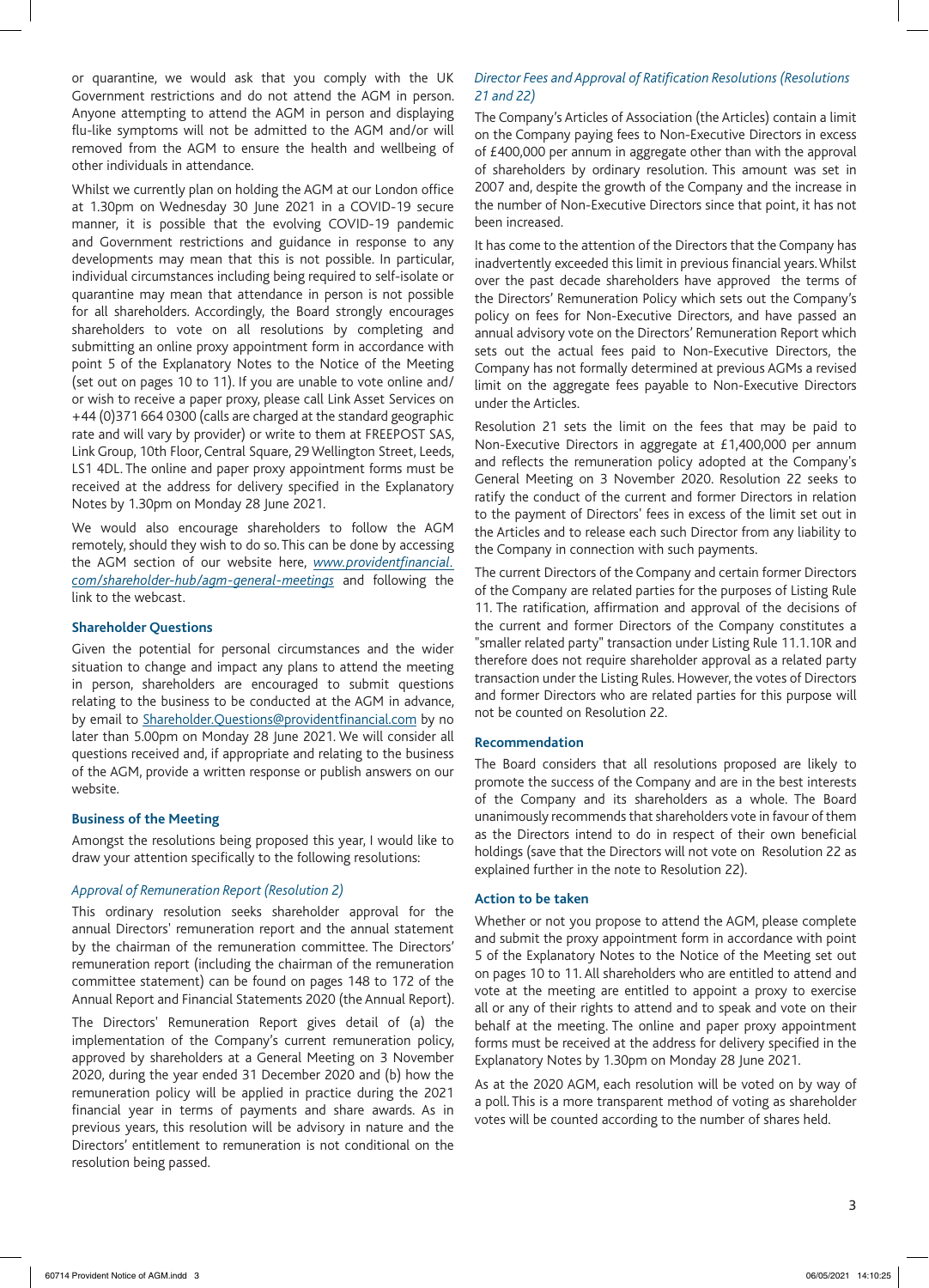# **Important Information – online voting at shareholder meetings.**

Your vote is important to the Company and I encourage you to vote on all shareholder matters. In order to make voting easier for shareholders, reduce our environmental impact and to make a cost saving, the Company will not send paper proxy cards to shareholders for the 2021 AGM and future AGMs and accordingly, you will be required to vote online. If you are unable to vote online and/or wish to receive a paper proxy, please call Link Asset Services on +44 (0)371 664 0300 (calls are charged at the standard geographic rate and will vary by provider) or write to them at FREEPOST SAS, Link Group, 10th Floor, Central Square, 29 Wellington Street, Leeds, LS1 4DL.

**The Board will keep the situation under review and may need to make further changes to the arrangements relating to the AGM, including how it is conducted, and shareholders should therefore continue to monitor the Company's website (www. providentfinancial.com/shareholder-hub) and announcements for any updates.** 

The Board would like to thank shareholders for their understanding in these exceptional times.

Yours faithfully

# **Patrick Snowball**

Chairman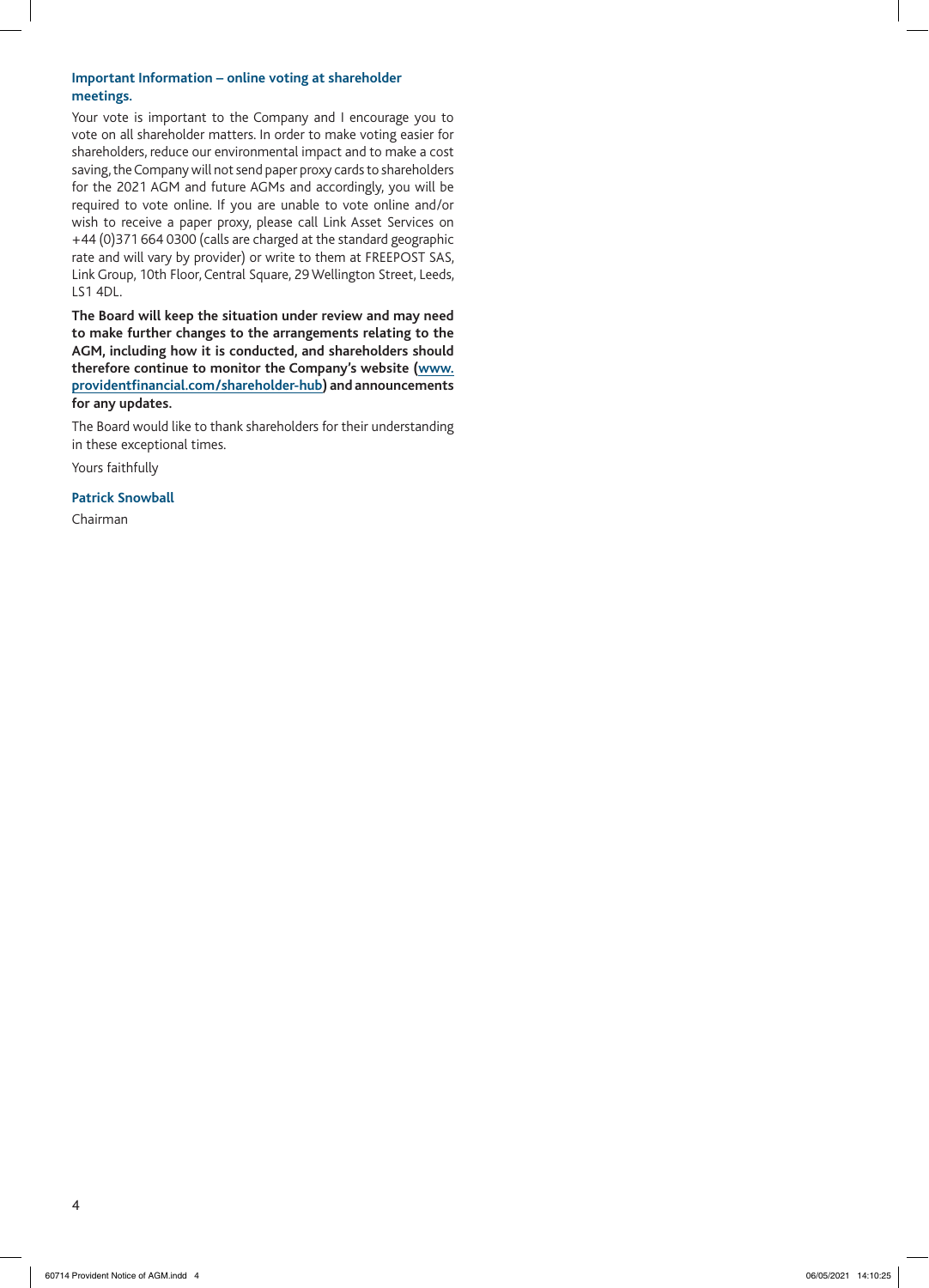# Notice of Annual General Meeting (Notice) and Explanatory Notes

The Sixty First Annual General Meeting (AGM) of Provident Financial plc will be held at our London office on Floor 28, 20 Fenchurch Street, London, EC3M 3BY on Wednesday 30 June 2021 at 1.30pm. Social distancing measures and certain other restrictions necessary to ensure the health and wellbeing of those attending the AGM may be in place and are outlined in the Chairman's letter on pages 2 to 4.

Shareholders will be asked to consider and pass the resolutions set out below. Resolutions 17 to 20 (inclusive) will be proposed as special resolutions. All other resolutions will be proposed as ordinary resolutions.

An ordinary resolution will be passed if more than 50% of the votes cast (not counting votes withheld) are in favour.

A special resolution will be passed if at least 75% of the votes cast (not counting votes withheld) are in favour.

**For ease of reference, the formal resolutions are in bold black text.**

# **ANNUAL REPORT AND FINANCIAL STATEMENTS**

**Ordinary Resolution 1: That the Directors' and auditor's reports and the audited financial statements of the Company for the year ended 31 December 2020 be received.**

The Directors' and auditor's reports and the audited financial statements of the Company for the year ended 31 December 2020, together with the Annual Report and Financial Statements 2020 (the Annual Report), have been made available to shareholders. The Annual Report may also be accessed on the Company's website at www.providentfinancial.com.

#### **REMUNERATION**

**Ordinary Resolution 2: That the annual statement by the chairman of the remuneration committee and the Directors' annual remuneration report (excluding the excerpts from the Directors' remuneration policy set out within the Directors' Remuneration Report on pages 155 to 159 (inclusive)) for the year ended 31 December 2020 as set out on pages 148 to 172 (inclusive) of the Annual Report be approved.**

The Directors' annual report on remuneration for the year ended 31 December 2020 is contained in the Annual Report published on our website at www.providentfinancial.com, in the Shareholder Hub. This vote is advisory only and does not affect the actual remuneration paid to any individual Director.

The Directors' remuneration policy was approved by shareholders at the General Meeting of the Company held on 3 November 2020 for a period of up to three years and is, therefore, not required to be put to shareholders for approval at this year's AGM. It will be put to shareholders for approval again by no later than the AGM in 2023.

#### **DIRECTORS**

**Ordinary Resolution 3: That Andrea Blance be re-elected as a Director of the Company.**

**Ordinary Resolution 4: That Elizabeth Chambers be re-elected as a Director of the Company.**

**Ordinary Resolution 5: That Robert East be re-elected as a Director of the Company.**

**Ordinary Resolution 6: That Paul Hewitt be re-elected as a Director of the Company.**

**Ordinary Resolution 7: That Margot James be elected as a Director of the Company.**

**Ordinary Resolution 8: That Neeraj Kapur be re-elected as a Director of the Company.**

**Ordinary Resolution 9: That Angela Knight be re-elected as a Director of the Company.**

**Ordinary Resolution 10: That Malcolm Le May be re-elected as a Director of the Company.**

**Ordinary Resolution 11: That Graham Lindsay be re-elected as a Director of the Company.**

# **Ordinary Resolution 12: That Patrick Snowball be re-elected as a Director of the Company.**

In accordance with the Articles, any Director appointed to the Board is required to retire and seek to be elected by shareholders at their first AGM following appointment and subsequently re-elected at each following AGM. As announced on 27 July 2020, Margot James was elected to the Board after the 2020 AGM and therefore stands for election by the shareholders for the first time. Additionally, in accordance with the UK Corporate Governance Code 2018 (the Code) and the Articles, it is proposed that all other Directors seek re-election at the AGM this year.

When making its recommendation to the Board in respect of the election or re-election of the Directors, the Nomination Committee considers the balance of skills, experience, diversity, independence and knowledge on the Board and reviews the commitment and effectiveness of each Director. The performance of the Directors proposed for election or re-election has also been subject to a formal evaluation.

Accordingly, the Board has resolved that the current Directors continue to be effective, committed to their roles and have sufficient time available to perform their duties to the Company. Additionally, the Board has determined, other than the Chairman (whose independence is only determined on appointment), that each of the Non-Executive Directors continues to be independent.

The Board considers that the independent character and judgement of the Non-Executive Directors and their varied and relevant experience combine to provide an appropriate balance of skills and knowledge which is of great benefit to the Company and that the individual contributions of each of the Directors are, and will be, important to the Company's long-term sustainable success. Accordingly, the Board recommends the election of Margot James and the re-election of all other Directors. You can read about the Directors' individual skills, experience, knowledge and why their contribution is, and continues to be, important to the Board and the long-term sustainable success of the Company in their biographies in Appendix I to this document.

# **AUDITOR**

# **Ordinary Resolution 13: That Deloitte LLP be reappointed as auditor of the Company from the conclusion of this meeting until the conclusion of the next General Meeting at which accounts are laid.**

The Company is obliged by law to appoint an auditor annually to hold office from the conclusion of this meeting until the conclusion of the next General Meeting of the Company at which accounts are laid. Deloitte LLP were first appointed by the Company at the 2013 AGM. This resolution proposes that Deloitte LLP be reappointed as the Company's auditor following a recommendation from the Audit Committee and the Board.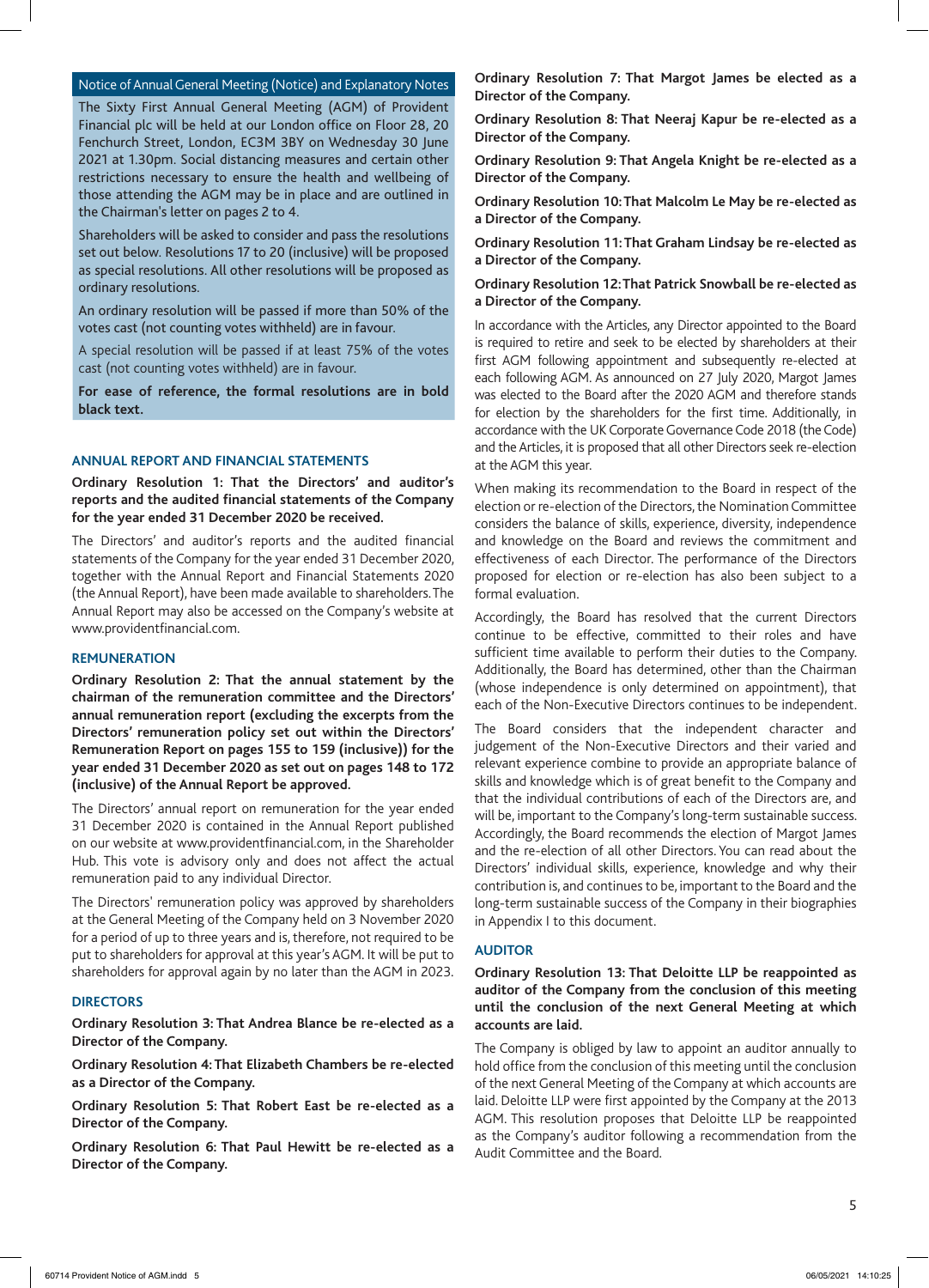As reported in the Annual Report, following a formal and comprehensive tender process for the external auditor appointment, the Audit Committee recommended to the Board the re-appointment of Deloitte LLP as its external auditor. Details of the tender process are set out in the Audit Committee Report on pages 135 and 136 of the Annual Report.

# **Ordinary Resolution 14: That the Audit Committee, for and on behalf of the Board, be authorised to determine the auditor's remuneration.**

This resolution authorises the Audit Committee, for and on behalf of the Board, to determine the auditor's remuneration.

# **POLITICAL DONATIONS**

**Ordinary Resolution 15: That from the date of this resolution until the earlier of the close of business on 30 September 2022 and the conclusion of the Company's next AGM (unless previously renewed, varied or revoked by the Company in General Meeting), the Company and all companies that are its subsidiaries at any time during the period for which the resolution has effect are, for the purposes of section 366 of the Companies Act 2006, authorised to:**

- **a. make political donations to political parties and/or independent election candidates;**
- **b. make political donations to political organisations other than political parties; and**
- **c. incur political expenditure;**

**up to an aggregate total amount of £50,000, with the amount authorised for each of heads (a) to (c) above being limited to the same total. Any such amounts may comprise sums paid or incurred in one or more currencies. Any sum paid or incurred in a currency other than sterling shall be converted into sterling at such a rate as the Board may decide is appropriate. Terms used in this resolution have, where applicable, the meanings they have in Part 14 of the Companies Act 2006 on "Control of Political Donations and Expenditure".**

This resolution renews the resolution that was passed at the 2020 AGM and seeks approval from shareholders to enable the Company to make political donations or incur political expenditure which it would otherwise be prohibited from making or incurring by the Companies Act 2006.

Amongst other things, the Companies Act 2006 prohibits companies and their subsidiaries from making political donations, or incurring political expenditure in excess of an aggregate of £5,000 in relation to a political party or other political organisation or an independent election candidate in any 12 month period unless such donations and expenditure have been approved in advance by the Company's shareholders. The Company and its subsidiaries do not currently make donations to political parties and do not intend to do so in the future. However, the Companies Act 2006 contains wide definitions of "political donation", "political organisation", "political expenditure" and "political party" and, as a result, it is possible that the Company and its subsidiaries may be prohibited from supporting bodies which it believes are in the shareholders' interests for the Company to support; for example, bodies concerned with policy review or law reform, with the representation of the business community or sections of it or special interest groups. If this resolution is passed the Company and its subsidiaries will be authorised to make political donations and incur political expenditure which might otherwise be prohibited by legislation, up to a limit of, in aggregate, £50,000. The Directors consider that the authority is necessary to provide the Company with comfort that it

will not, because of uncertainties as to the scope and interpretation of the legislation, unintentionally commit a technical breach of it. It will allow the Company and its subsidiaries to provide financial and other support to organisations which it is in the shareholders' interests for the Company to support.

Any political donation made or political expenditure incurred which is in excess of £2,000 will be disclosed in the Company's annual report for next year, as required by the Companies Act 2006.

As permitted under the Companies Act 2006, the resolution extends not only to the Company but to all companies which are subsidiaries of the Company at any time during which the authority is in place.

#### **AUTHORITY TO ALLOT SHARES**

**Ordinary Resolution 16: That, in substitution for all existing authorities, the Directors be generally and unconditionally authorised (in accordance with Section 551 of the Companies Act 2006) to exercise all the powers of the Company to allot shares in the Company or grant rights to subscribe for or convert any security into shares in the Company up to an aggregate nominal amount of £17,347,320, such authority to apply until the end of the Company's next AGM after this resolution 16 is passed (or, if earlier, at the close of business on 30 September 2022) unless previously renewed, varied or revoked by the Company in General Meeting but, in each case, so that the Company may make offers and enter into agreements before the authority expires which would, or might, require shares to be allotted or rights to subscribe for or to convert any security into shares to be granted after the authority expires and the Directors may allot shares or grant such rights under any such offer or agreement as if the authority had not expired. References in this resolution 16 to the nominal amount of rights to subscribe for or to convert any security into shares (including where such rights are referred to as equity securities as defined in section 560(1) of the Companies Act 2006) are to the nominal amount of shares that may be allotted pursuant to the rights.**

The authority conferred on Directors at the 2020 AGM to allot shares in the Company expires at the forthcoming AGM. The Directors recommend that this authority be renewed and this resolution is proposed to give the Directors the authority to allot ordinary shares up to a maximum aggregate nominal amount equal to £17,347,320 (representing 86,693,212 ordinary shares of 20<sup>8</sup>/<sub>11</sub>p each). This amount represents approximately one third of the issued ordinary share capital of the Company as at 28 April 2021, the latest practicable date prior to publication of this Notice.

The authority sought under this resolution is in substitution for all existing authorities granted in the Company's Articles or otherwise and will expire at the conclusion of the next AGM of the Company (or, if earlier, at the close of business on 30 September 2022).

The Directors have no present intention to exercise the authority sought under this resolution. The purpose of giving the Directors this authority is to maintain the Company's flexibility to take advantage of any appropriate opportunities that may arise.

# **AUTHORITY TO DISAPPLY PRE-EMPTION RIGHTS**

**Special Resolution 17: That, in substitution for all existing authorities and subject to the passing of resolution 16, the Directors be generally empowered pursuant to section 570 of the Companies Act 2006 to allot equity securities (as defined in section 560(1) of the Companies Act 2006) for cash pursuant to the authority granted by resolution 16 and/or pursuant to**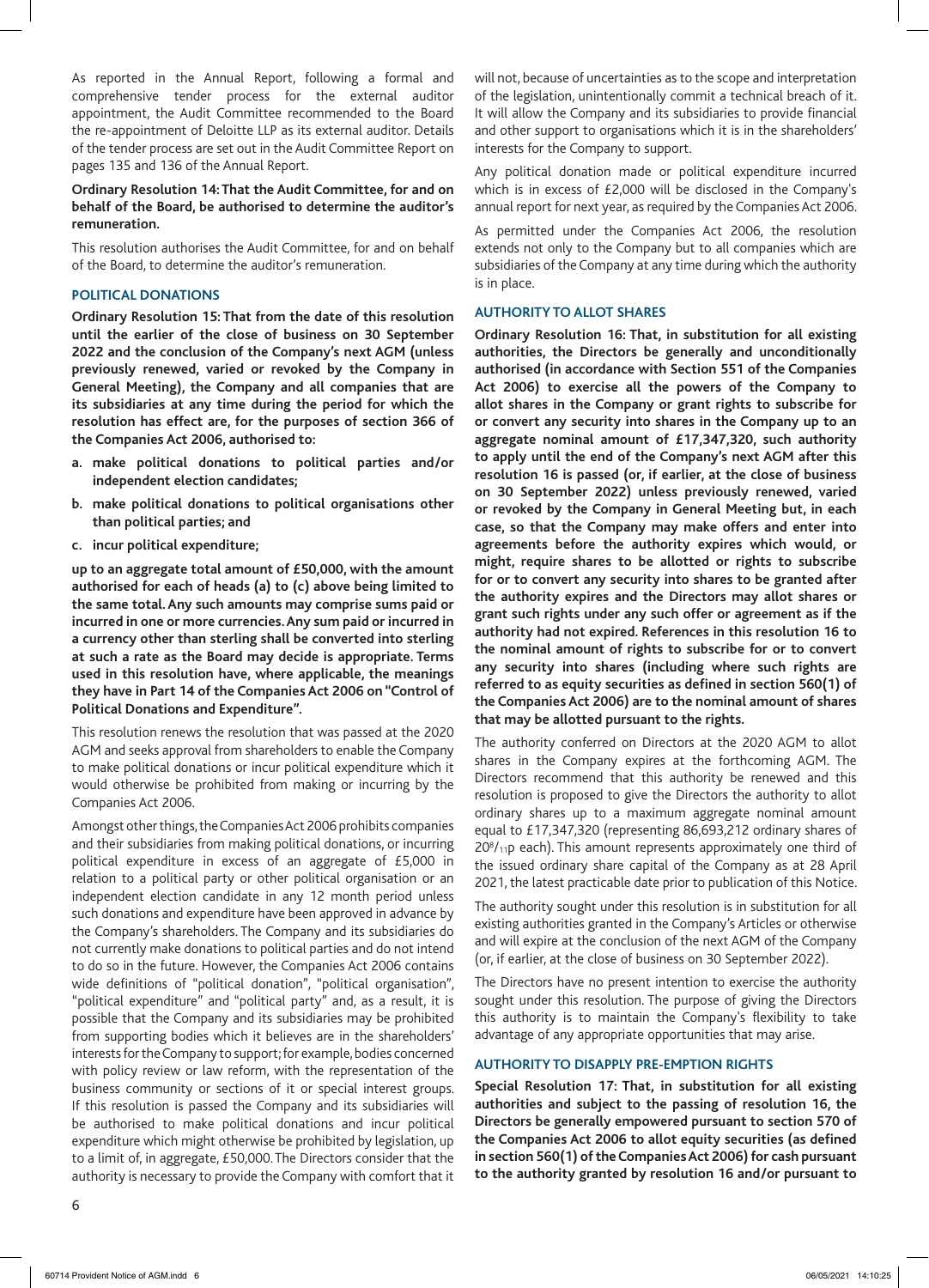**section 573 of the Companies Act 2006 to sell ordinary shares held by the Company as treasury shares for cash, in each case free of the restriction in section 561 of the Companies Act 2006, such authority to be limited:**

- **a) to the allotment of equity securities and/or sale of treasury shares for cash in connection with an offer of equity securities:**
	- **i. to ordinary shareholders in proportion (as nearly as maybe practicable) to their existing holdings; and**
	- **ii. to holders of other equity securities, as required by the rights of those securities or, subject to such rights, as the Directors otherwise consider necessary,**

**and so that the Directors may impose any limits or restrictions or make any other arrangements which they consider necessary or appropriate to deal with treasury shares, fractional entitlements, record dates, legal, regulatory or practical problems in, or under the laws of, any territory or any other matter; and**

**b) to the allotment of equity securities pursuant to the authority granted by resolution 16 and/or sale of treasury shares for cash (in each case otherwise than in the circumstances set out in paragraph (a) of this resolution 17) up to a nominal amount of £2,628,381 as at 28 April 2021 being the latest practicable date prior to the publication of this document (calculated, in the case of equity securities which are rights to subscribe for, or to convert securities into, ordinary shares by reference to the aggregate nominal amount of relevant shares which may be allotted pursuant to such rights),**

**such authority to apply until the earlier of the conclusion of the next AGM of the Company or until the close of business on 30 September 2022 unless previously renewed, varied or revoked by the Company in a General Meeting but, in each case, so that the Company may make offers and enter into agreements before the authority expires which would, or might, require equity securities to be allotted (and/or treasury shares to be sold) after the authority expires and the Directors may allot equity securities (and/or sell treasury shares) under any such offer or agreement as if the authority had not expired.**

# **AUTHORITY TO DISAPPLY PRE-EMPTION RIGHTS IN RELATION TO ACQUISITIONS AND SPECIFIED CAPITAL INVESTMENTS**

**Special Resolution 18: That, in addition to any authority granted under resolution 17, and subject to the passing of resolution 16, the Directors be generally empowered pursuant to section 570 of the Companies Act 2006 to allot equity securities (as defined in section 560(1) of the Companies Act 2006) for cash pursuant to the authority granted by resolution 16 and/or pursuant to section 573 of the Companies Act 2006 to sell ordinary shares held by the Company as treasury shares for cash, in each case free of the restriction in section 561 of the Companies Act 2006, such authority to be:**

**a) limited to the allotment of equity securities and/or sale of treasury shares for cash up to an aggregate nominal amount of £2,628,381 as at 28 April 2021 being the latest practicable date prior to the publication of this document (calculated, in the case of equity securities which are rights to subscribe for, or to convert securities into, ordinary shares by reference to the aggregate nominal amount of relevant shares which may be allotted pursuant to such rights); and**

**b) used only for the purposes of financing (or refinancing, if the authority is to be used within six months after the original transaction) a transaction which the Directors of the Company determine to be an acquisition or other capital investment of a kind contemplated by the Statement of Principles on Disapplying Pre Emption Rights most recently published by the Pre Emption Group prior to the date of this Notice,**

**such authority to apply until the earlier of the conclusion of the next AGM of the Company or close of business on 30 September 2022 unless previously renewed, varied or revoked by the Company in General Meeting but, in each case, so that the Company may make offers and enter into agreements before the authority expires which would, or might, require equity securities to be allotted (and/or treasury shares to be sold) after the authority expires and the Directors of the Company may allot equity securities (and/or sell treasury shares) under any such offer or agreement as if the authority conferred hereby had not expired.**

If the Directors wish to allot new shares and other equity securities, or sell treasury shares, for cash (other than in connection with an employee share scheme), company law requires that these shares are offered first to the shareholders, in proportion to their existing holdings.

The Directors have no present intention to exercise this authority. However, the Directors consider it desirable to have the maximum flexibility permitted by corporate governance guidelines to respond to market developments and to enable allotments to take place to finance business opportunities without making a pre emptive offer to existing shareholders. This cannot be done under the Companies Act 2006 unless the shareholders have first waived their pre emption rights. The purpose of resolutions 17 and 18, which are each proposed as special resolutions, is to enable shareholders to waive their pre emption rights.

Resolution 17 authorises Directors to allot new shares, pursuant to the authority given by resolution 16, or to sell treasury shares for cash:

- (a) up to a nominal amount of £17,347,320, representing approximately one third of the Company's issued ordinary share capital, to existing shareholders on a pre emptive basis (subject to any limits, restrictions or arrangements, such as for fractional entitlements and overseas shareholders, as the Directors consider necessary or appropriate); and/or
- (b) otherwise up to a nominal value of £2,628,381, equivalent to approximately 5% of the total issued ordinary share capital of the Company as at 28 April 2021 (being the latest practicable date prior to the publication of this document),

in each case without the shares first being offered to shareholders in proportion to their existing holdings.

Resolution 18 additionally authorises the Directors to allot new shares (or sell treasury shares) for cash, without the shares first being offered to existing shareholders in proportion to their existing holdings, in connection with the financing (or refinancing, if the authority is to be used within six months after the original transaction) of an acquisition or specified capital investment which is announced contemporaneously with the allotment or which has taken place in the preceding six month period and is disclosed in the announcement of the allotment. The authority under resolution 18 is limited to a nominal value of £2,628,381, equivalent to approximately 5% of the nominal value of the ordinary share capital of the Company in issue on 28 April 2021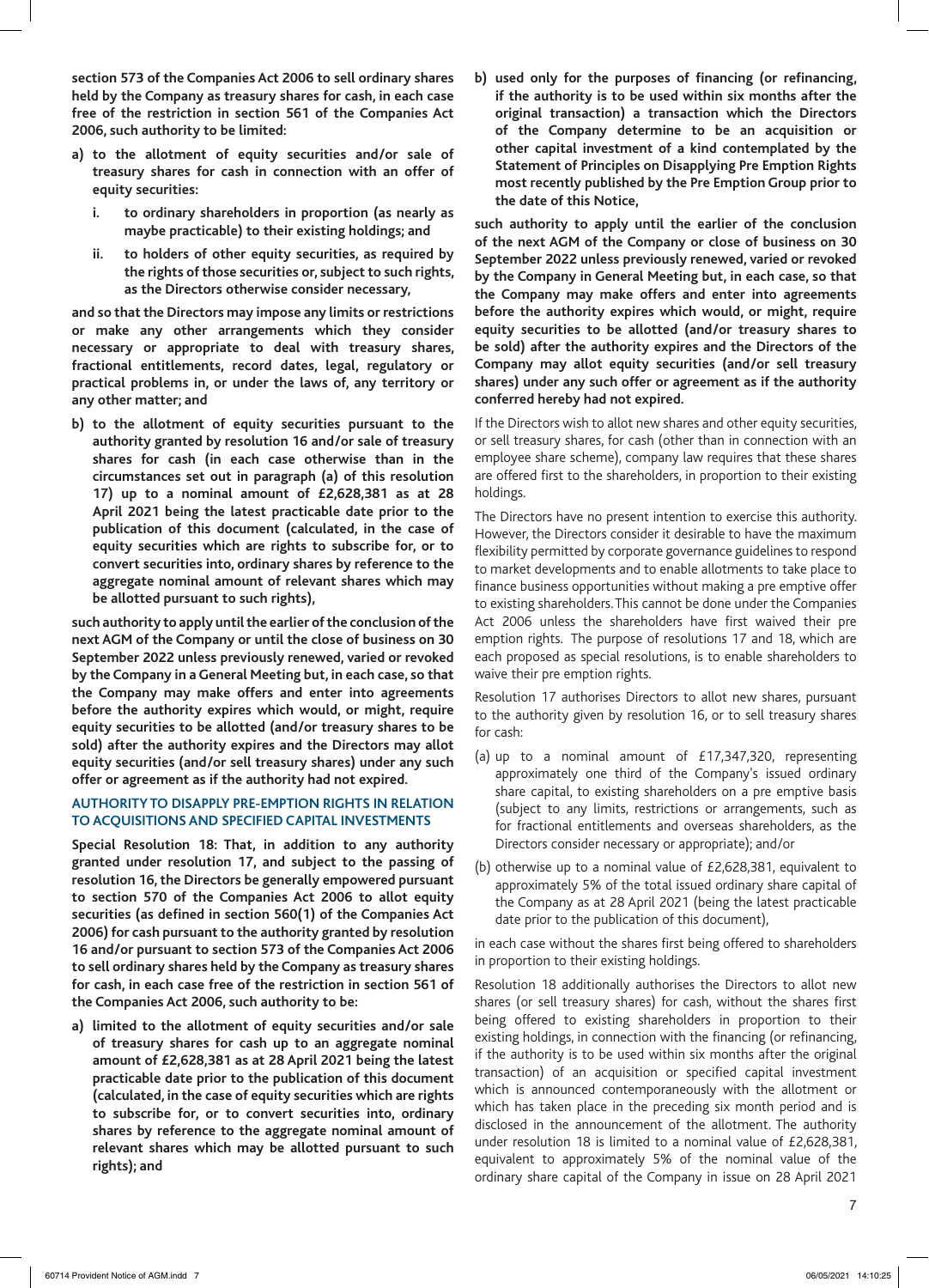(being the latest practicable date prior to the publication of this document).

The Directors intend to adhere to the provisions in the Pre Emption Group's Statement of Principles, as updated in March 2015, and not to allot shares for cash on a non pre emptive basis pursuant to the authority in resolution 17 either in excess of an amount equal to 5% of the total issued ordinary share capital of the Company (excluding treasury shares) or in excess of an amount equal to 7.5% of the total issued ordinary share capital of the Company (excluding treasury shares) within a rolling three year period, without prior consultation with shareholders. Adherence to the Pre Emption Group's Statement of Principles would not preclude issuances under the authority sought under resolution 18.

Resolutions 17 and 18 comply with the Investment Association's share capital management guidelines and follow the resolution templates issued by the Pre Emption Group in May 2016.

If the resolutions are passed, the authorities will expire at the end of the Company's next AGM or, if earlier, at close of business on 30 September 2022.

# **AUTHORITY TO PURCHASE OWN SHARES**

**Special Resolution 19: That the Company be generally and unconditionally authorised to make one or more market purchases (within the meaning of section 693(4) of the Companies Act 2006) of ordinary shares of 208 /11p each in the capital of the Company ("ordinary shares") provided that:**

- **a) the maximum aggregate number of ordinary shares authorised to be purchased is 25,361,579 (representing 10 per cent. of the issued ordinary share capital);**
- **b) the minimum price (excluding expenses) which may be paid for an ordinary share is 208 /11 pence;**
- **c) the maximum price (excluding expenses) which may be paid for an ordinary share shall be the higher of (1) an amount equal to 105 per cent. of the average of the middle market quotations for an ordinary share as derived from The London Stock Exchange Daily Official List for the five business days immediately preceding the day on which that ordinary share is purchased and (2) the higher of the price of the last independent trade and the highest current independent bid for an ordinary share on the trading venue where the purchase is carried out;**
- **d) this authority expires at the conclusion of the next AGM of the Company (or, if earlier, the close of business on 30 September 2022); and**
- **e) the Company may make a contract to purchase ordinary shares under this authority before the expiry of the authority which will or may be executed wholly or partly after the expiry of the authority, and may make a purchase of ordinary shares in pursuance of any such contract.**

Resolution 19, proposed as a special resolution, seeks shareholder approval to authorise the Company to make market purchases of its own shares for up to 25,361,579 shares, representing approximately 10% of the Company's issued ordinary share capital (excluding treasury shares) as at 28 April 2021 (being the latest practicable date before publication of this Notice). The resolution specifies the minimum and maximum prices at which such shares may be purchased under this authority.

No market purchases were made during the year ended 31 December 2020. The Directors have no present intention to exercise the authority sought by this resolution. The Company will only exercise this authority to purchase shares in the market after careful consideration by the Directors (taking into account market conditions, other investment opportunities, appropriate gearing levels and the overall financial position of the Company) and in circumstances where to do so would result in an increase in earnings per share and would be in the best interests of shareholders generally.

The Directors intend that any shares purchased in the market under this authority will be cancelled or held as treasury shares, which may then be cancelled, sold for cash or used to meet the Company's obligations under its share schemes. Whilst held in treasury, the shares are not entitled to receive any dividends and have no voting rights. The Directors believe that it is appropriate for the Company to have the option to hold its own shares in treasury and that doing so enables the Company to sell the shares quickly and cost effectively or use them to satisfy awards under the Company's employee share schemes and provides the Company with additional flexibility in the management of its capital base. The Directors will have regard to investor group guidelines which may be in force at the time of any such purchase, holding or re sale of shares held in treasury. As at 28 April 2021 (being the latest practicable date before publication of this Notice), no shares were held in treasury by the Company.

If approved, this authority will expire at the end of the Company's next AGM or, if earlier, at close of business on 30 September 2022. The Directors intend to seek renewal of this authority at each AGM of the Company.

On 28 April 2021 (being the latest practicable date before publication of this Notice), the Company had 6,461,870 options outstanding over the Company's ordinary shares, representing approximately 2.548% of the Company's issued ordinary share capital. If the existing authority given at the Company's AGM last year and the authority now being sought by this resolution were to be exercised in full, these options (assuming no further ordinary shares are issued after 28 April 2021, being the latest practicable date before publication of this Notice) would represent approximately 2.831% of the Company's issued ordinary share capital at that date. The Company has no warrants in issue in relation to its shares.

# **NOTICE OF GENERAL MEETINGS**

# **Special Resolution 20: To authorise the Directors to call a General Meeting other than an AGM on not less than 14 clear days' notice.**

Under the Companies Act 2006, all General Meetings must be held on 21 clear days' notice unless the shareholders approve a shorter notice period, subject to a minimum of 14 clear days. AGMs must continue to be held on at least 21 clear days' notice. Resolution 20, proposed as a special resolution, seeks shareholder approval to call General Meetings (other than an AGM) on 14 clear days' notice and it is equivalent to the authority granted to the Directors at last year's AGM.

In order to allow for the shorter notice period, the Company will continue to make electronic voting available to all shareholders.

The shorter notice period would not be used as a matter of routine for General Meetings, but only where flexibility is merited by the business of the meeting and is thought to be in the interests of shareholders as a whole.

If approved, this authority will expire at the end of the Company's next AGM, when it is intended that a similar resolution will be proposed.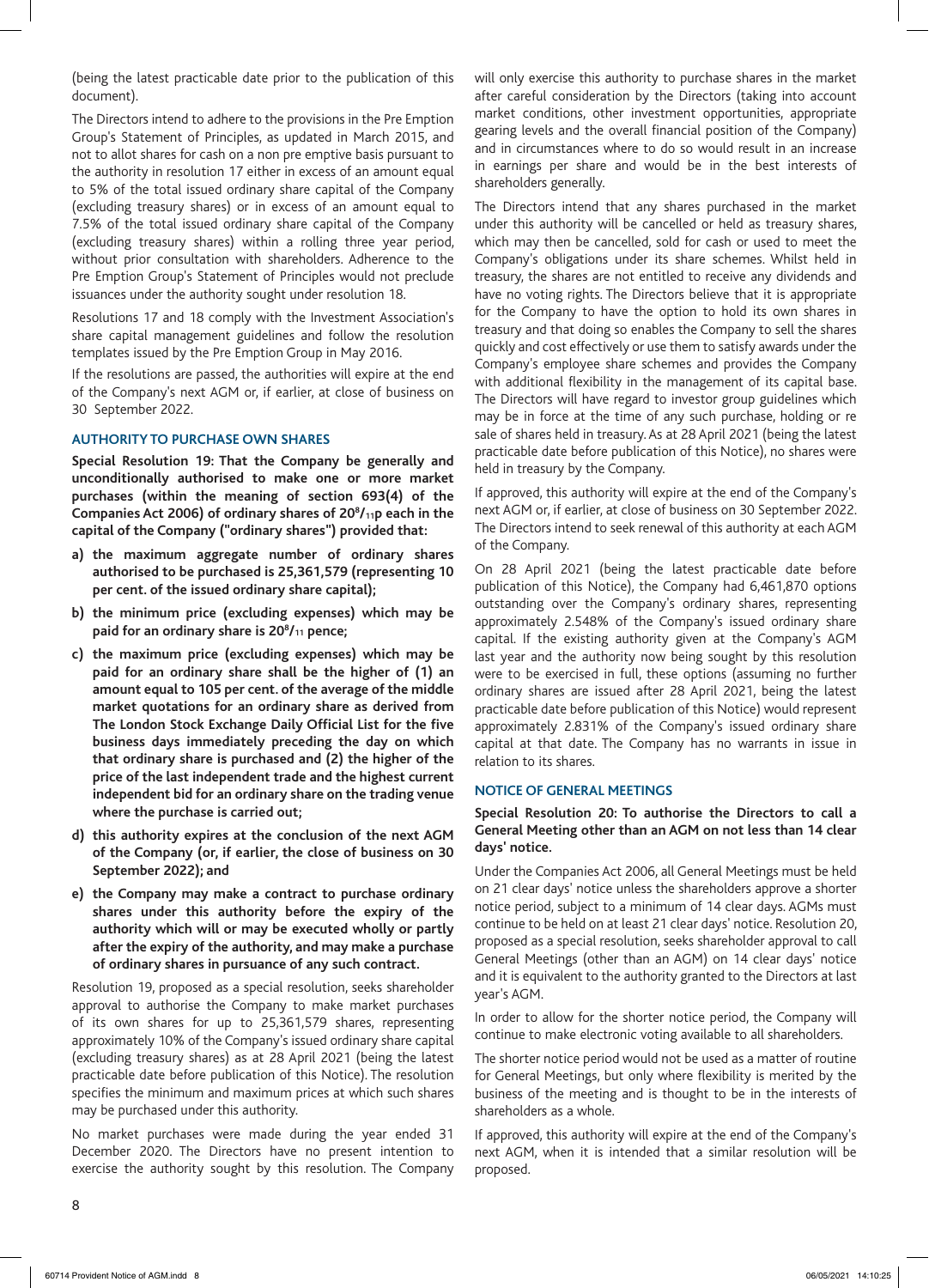#### **DIRECTOR FEES**

**Ordinary Resolution 21: That a limit of £1,400,000 per annum on the aggregate sum that may be paid per year as Directors' fees under Article 87 of the Articles be and is hereby approved.**

The purpose of Resolution 21 is to approve the limit on the fees that may be paid to Non-Executive Directors at £1,400,000 per annum to reflect the Remuneration Policy adopted by the Company's General Meeting on 3 November 2020. The level of fees paid to Non-Executive Directors will continue to be monitored by the Board which intends that all such fees are in line with market practice.

# **RATIFICATION RESOLUTION**

**Ordinary Resolution 22: That notwithstanding that the amounts of such fees exceeded or may have exceeded the limit set out in the Articles, the decisions of the current and former Directors of the Company to pay fees to Non-Executive Directors of the Company, in the amounts set out in the Company's annual reports and financial statements in each financial year up to and including the financial year ended 31 December 2020 and the amounts which were paid in the financial year ending 31 December 2021 up to the date of this resolution, be and are hereby approved, affirmed and ratified and, consequently, each such Director be and is hereby released from any liability to the Company in respect of such matters having been done or allowed to subsist in breach of Article 87 of the Articles and the associated duties of each such Director.**

As explained in the Chairman's letter, the Articles contain a limit on the Company paying fees to Non-Executive Directors in excess of £400,000 per annum in aggregate other than with the approval of shareholders by ordinary resolution.

Whilst over the past decade shareholders have approved the terms of the Directors' Remuneration Policy which sets out the Company's policy on fees for Non-Executive Directors and have passed an annual advisory vote on the Directors' Remuneration Report which sets out the actual fees paid to Non-Executive Directors, the Company has not formally determined in General Meeting a revised limit on the aggregate fees payable to Non-Executive Directors under the Articles.

In each financial year from and including the financial year ended 31 December 2008 up to and including the current financial year, the aggregate amount paid to Non-Executive Directors has exceeded the £400,000 limit set out in the Articles, as detailed below.

| <b>Financial year end</b> | <b>Aggregate Non-Executive</b><br>Directors' Fees (amount<br>paid in excess of limit in the<br>Articles) |
|---------------------------|----------------------------------------------------------------------------------------------------------|
| 31 December 2008          | £415,000 (£15,000)                                                                                       |
| 31 December 2009          | £456,000 (£56,000)                                                                                       |
| 31 December 2010          | £445,000 (£45,000)                                                                                       |
| 31 December 2011          | £469,000 (£69,000)                                                                                       |
| 31 December 2012          | £514,000 (£114,000)                                                                                      |
| 31 December 2013          | £522,000 (£122,000)                                                                                      |
| 31 December 2014          | £565,000 (£165,000)                                                                                      |
| 31 December 2015          | £566,000 (£166,000)                                                                                      |
| 31 December 2016          | £674,000 (£274,000)                                                                                      |
| 31 December 2017          | £718,000 (£318,000)                                                                                      |
| 31 December 2018          | £732,000 (£332,000)                                                                                      |
| 31 December 2019          | £877,000 (£477,000)                                                                                      |
| 31 December 2020          | £911,000 (£511,000)                                                                                      |
| 31 December 2021*         | £495,500 (£95,500)                                                                                       |

*\* fees relate to the period between 1 January 2021 and 30 June 2021, being the date of the 2021 AGM.* 

This resolution seeks approval to approve, affirm and ratify decisions of the current and former Directors in approving fees paid and payable to the Non-Executive Directors in each financial year from and including the financial year ended 31 December 2008 up to and including the current financial year, notwithstanding that the aggregate amount of such fees exceeded or exceeds the limit expressed in the Articles and also seeks to release such Directors from any potential liability in relation to such payments.

In accordance with section 239 of the Companies Act 2006, the votes of any shareholders who were Directors in office at the time when the decisions to approve payments to Non-Executive Directors in excess of the limit in the Articles were approved, and of any shareholders having a relevant connection with any of them, in favour of Resolution 22 will be disregarded in determining whether Resolution 22 is passed.

By order of the board

Registered Office:

No.1 Godwin Street Bradford West Yorkshire BD1 2SU

Charlotte Davies General Counsel and Company Secretary

10 May 2021 Registered in England and Wales No. 668987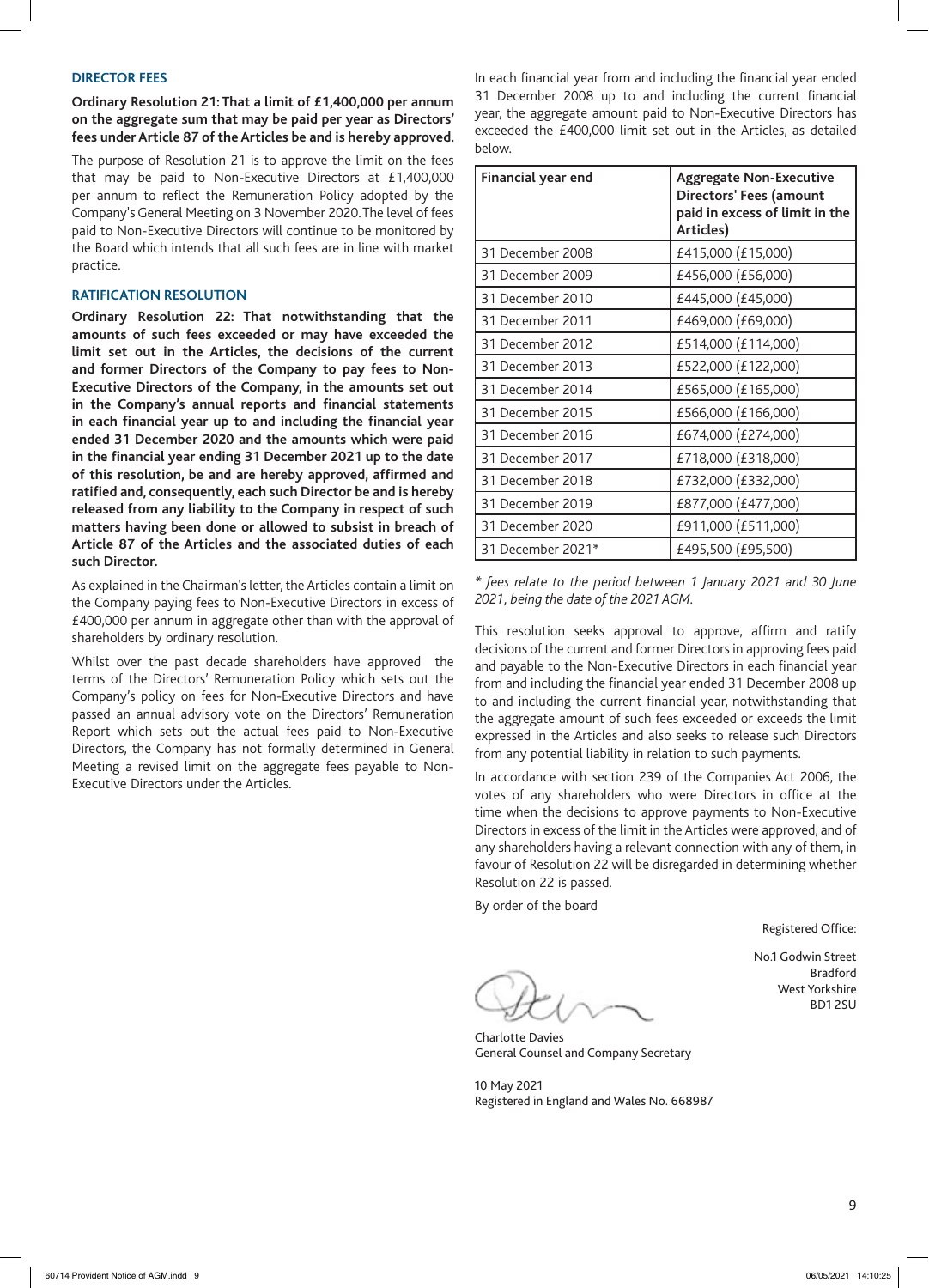#### **Explanatory Notes**

# **Members' right to appoint a proxy**

1. Members who are entitled to attend and vote at the Meeting are entitled to appoint a proxy to exercise all or any of their rights to attend and to speak and vote on their behalf at the Meeting. A member may appoint more than one proxy in relation to the annual general meeting (AGM or Meeting) provided that each proxy is appointed to exercise the rights attached to a different share or shares held by that member. If you appoint the Chairman of the Meeting as your proxy, this will ensure your votes are cast in accordance with your wishes at the AGM if neither you nor any other person you might appoint as your proxy is able or willing to attend the meeting in person.

 A facility will be made available for shareholders to follow the AGM remotely, should they wish to do so. This can be done by accessing the AGM section of our website here, www.providentfinancial.com/shareholder-hub/agm-generalmeetings and following the link to the webcast. Further details on how to join the meeting remotely are set out in Appendix II to this document.

- 2. The right of a member to vote at the Meeting will be determined by reference to the Register of Members. To be entitled to attend, vote and speak at the AGM, members must be registered in the Register of Members of the Company at close of business on Monday 28 June 2021 (or, in the event of any adjournment, on the date which is two days before the time of the adjourned meeting, provided that no account shall be taken of any part of a day that is not a working day).
- 3. A member wishing to attend, vote and speak at the Meeting in person should arrive prior to the time fixed for its commencement. A member that is a corporation can only attend and vote at the Meeting in person through one or more representatives appointed in accordance with section 323 of the Companies Act 2006. Any such representative should bring to the meeting written evidence of his/her appointment, such as a certified copy of a board resolution of, or a letter from, the corporation concerned confirming the appointment. Any member wishing to vote at the meeting without attending in person or (in the case of a corporation) through its duly appointed representative must appoint a proxy to do so.
- 4. In the case of joint holders, where more than one of the joint holders purports to appoint a proxy, only the appointment submitted by the most senior holder will be accepted. Seniority is determined by the order in which the names of the joint holders appear in the Company's Register of Members in respect of the joint holding (the first named being the most senior).
- 5. Each resolution will be voted on by way of a poll. This is a more transparent method of voting as shareholder votes will be counted according to the number of shares held. A vote withheld is not a vote in law, which means that the vote will not be counted in the calculation of votes for or against the resolution. If no voting indication is given, your proxy will vote or abstain from voting at his or her discretion. Your proxy will vote (or abstain from voting) as he or she thinks fit in relation to any other matter which is put before the Meeting.

 A member may appoint a proxy online by following the instructions for the electronic appointment of a proxy at www.signalshares.com. To be a valid proxy appointment, the member's electronic message confirming the details of the appointment completed in accordance with those instructions

must be transmitted so as to be received at the same time as the instructions.

 Alternatively, a hard copy proxy form may be used to appoint a proxy and this can be requested directly from the registrars, Link Asset Services on +44 (0)371 664 0300 (calls are charged at the standard geographic rate and will vary by provider, lines are open 9.00am-5.30pm Mon-Fri).

 To be valid, a proxy form must be completed in accordance with the instructions that accompany it and delivered (together with any power of attorney or other authority under which it is signed, or a certified copy of such item) to PXS 1, Link Group, Central Square, 29 Wellington Street, Leeds, LS1 4DL so as to be received by 1.30pm on Monday 28 June 2021.

 Members who hold their shares in uncertificated form may also use the CREST voting service to appoint a proxy electronically, as explained below. If an instrument of proxy is not received in a manner or within the time limits set out in this Notice it shall be invalid, unless and to the extent that the Board, in its absolute discretion in relation to any such instrument, waives any such requirement. Appointing a proxy will not prevent a member from attending and voting in person at the meeting should he/she so wish.

 If you are an institutional investor you may be able to appoint a proxy electronically via the Proximity platform, a process which has been agreed by the Company and approved by the Registrar. For further information regarding Proximity, please go to www. proxymity.io. Your proxy must be lodged by 1.30pm on Monday 28 June 2021 in order to be considered valid. Before you can appoint a proxy via this process you will need to have agreed to Proximity's associated terms and conditions. It is important that you read these carefully as you will be bound by them and they will govern the electronic appointment of your proxy.

- 6. If you return more than one proxy appointment, either by paper or electronic communication, the appointment received last by the Registrar before the latest time for the receipt of proxies will take precedence. You are advised to read the terms and conditions of use carefully. Electronic communication facilities are open to all shareholders and those who use them will not be disadvantaged.
- 7. The return of a completed form of proxy, electronic filing or any CREST Proxy Instruction (as described in Note 11 below) will not prevent a shareholder from attending the Meeting and voting in person if he/she wishes to do so.
- 8. Any person to whom this Notice is sent who is a person nominated under section 146 of the Companies Act 2006 to enjoy information rights (a Nominated Person) may, under an agreement between him/her and the member by whom he/ she was nominated, have a right to be appointed (or to have someone else appointed) as a proxy for the AGM. If a Nominated Person has no such proxy appointment right or does not wish to exercise it, he/she may, under any such agreement, have a right to give instructions to the member as to the exercise of voting rights. The statement of the rights of members in relation to the appointment of proxies in Note 1 above does not apply to Nominated Persons. The rights described in Note 1 can only be exercised by members of the Company.
- 9. As at 28 April 2021 (being the latest practicable date prior to publication of this document) the Company's total issued equity share capital consisted of 253,615,794 ordinary shares, carrying one vote each. As at 28 April 2021, the Company did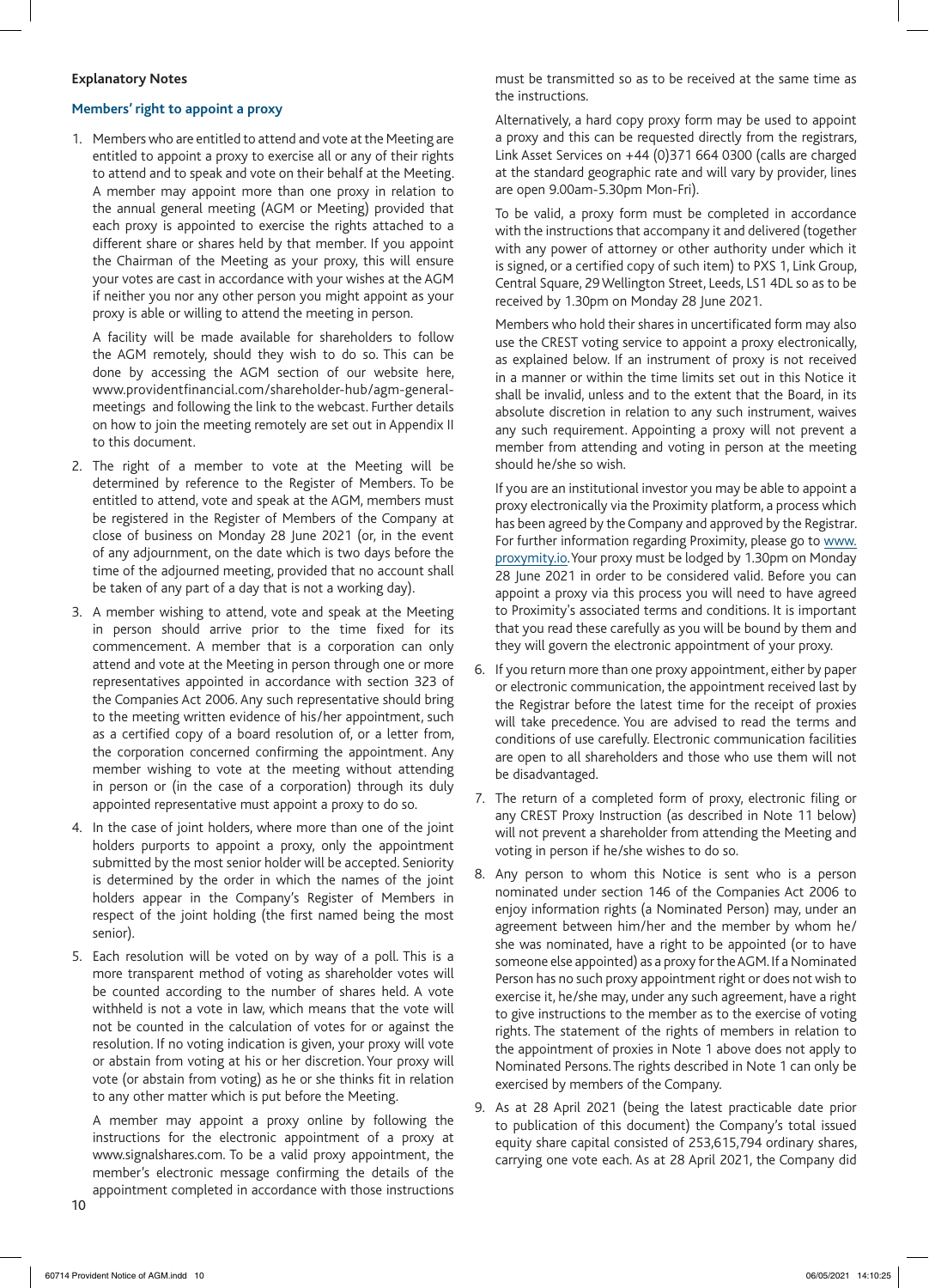not hold any treasury shares. Therefore, the total voting rights in the Company as at 28 April 2021 was 253,615,794.

- 10. CREST members who wish to appoint a proxy or proxies through the CREST electronic proxy appointment service may do so by using the procedures described in the CREST Manual (available from www.euroclear.com/site/public/EUI). CREST personal members or other CREST sponsored members, and those CREST members who have appointed a service provider(s), should refer to their CREST sponsor or voting service provider(s), who will be able to take the appropriate action on their behalf.
- 11. In order for a proxy appointment or instruction made using the CREST service to be valid, the appropriate CREST message (a CREST Proxy Instruction) must be properly authenticated in accordance with Euroclear UK & Ireland Limited's specifications, and must contain the information required for such instruction, as described in the CREST Manual. The message must be transmitted so as to be received by the issuer's agent (ID RA 10) by 1.30pm on Monday 28 June 2021. For this purpose, the time of receipt will be taken to be the time (as determined by the time stamp applied to the message by the CREST Application Host) from which the issuer's agent is able to retrieve the message by enquiry to CREST in the manner prescribed by CREST. After this time any change of instructions to proxies appointed through CREST should be communicated to the appointee through other means.
- 12. CREST members and, where applicable, their CREST sponsors, or voting service providers, should note that Euroclear UK & Ireland Limited does not make available special procedures in CREST for any particular message. Normal system timings and limitations will, therefore, apply in relation to the input of CREST Proxy Instructions. It is the responsibility of the CREST member concerned to take (or, if the CREST member is a CREST personal member, or sponsored member, or has appointed a voting service provider, to procure that his CREST sponsor or voting service provider(s) take(s)) such action as shall be necessary to ensure that a message is transmitted by means of the CREST system by any particular time. In this connection, CREST members and, where applicable, their CREST sponsors or voting service providers are referred, in particular, to those sections of the CREST Manual concerning practical limitations of the CREST systems and timings.

 The Company may treat as invalid a CREST Proxy Instruction in the circumstances set out in Regulation 35(5)(a) of the Uncertified Securities Regulations 2001.

13. Any corporation which is a shareholder can appoint one or more corporate representatives who may exercise on its behalf all of its powers as a shareholder provided that no more than one corporate representative exercises powers in relation to the same shares.

#### **Members' request**

14. Under section 527 of the Companies Act 2006, members meeting the threshold requirements set out in that section have the right to require the Company to publish on a website a statement setting out any matter relating to the audit of the Company's accounts (including the auditor's report and the conduct of the audit) that are to be laid before the AGM. The Company may not require the members requesting any such website publication to pay its expenses in complying with sections 527 or 528 of the Companies Act 2006. Where the Company is required to place a statement on a website under section 527 of the Companies Act 2006, it must forward the

statement to the Company's auditor not later than the time when it makes the statement available on the website. The business which may be dealt with at the AGM includes any statement that the Company has been required under section 527 of the Companies Act 2006 to publish on a website.

# **Member questions**

- 15. Any member entitled to attend and vote at the Meeting has the right to ask questions. The Company must cause to be answered any such question relating to the business being dealt with at the meeting but no such answer need be given if (a) to do so would interfere unduly with the preparation for the meeting or involve the disclosure of confidential information, (b) the answer has already been given on a website in the form of an answer to a question, or (c) it is undesirable in the interests of the Company or the good order of the meeting that the question be answered.
- 16. If you are unable to attend the AGM, you may submit questions relating to the business to be conducted at the AGM in advance, by email to Shareholder.Questions@providentfinancial.com by no later than 5.00pm on Monday 28 June 2021. We will consider all questions received and, if appropriate and relating to the business of the AGM, provide a written response or publish answers on our website. Shareholders attending the AGM remotely will be unable to submit questions during the meeting.

#### **Documents on display**

17. Copies of the service contracts of the Executive Directors and the Non-Executive Directors' letters of appointment are available for inspection at the Company's registered office, upon prior appointment only and subject to the UK Government's COVID-19 guidance and restrictions at the relevant time, from the date of this Notice until the conclusion of the Meeting and at the Meeting venue for at least 15 minutes prior to the start of the Meeting until the conclusion of the Meeting.

#### **Additional information**

18. Information relating to the Meeting which the Company is required by the Companies Act 2006 to publish on a website in advance of the meeting can be found at www. providentfinancial. com in the Shareholder Hub.

#### **Company website**

19. A member may not use any electronic address provided by the Company in this document or with any proxy appointment form or on any website for communicating with the Company for any purpose in relation to the Meeting other than as expressly stated in it.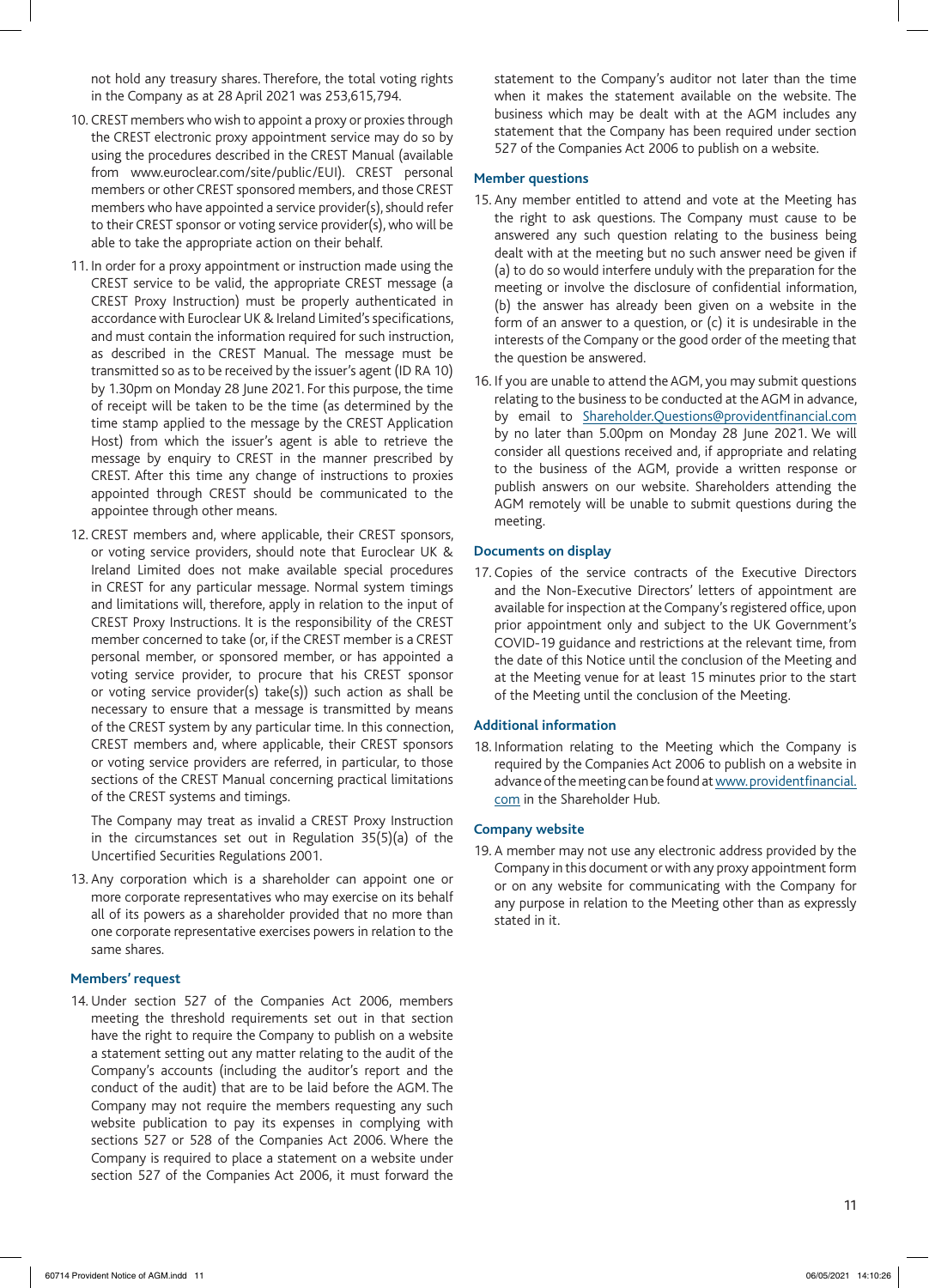# Please read this if you are coming to the AGM

# **Information for members**

# **Access to the Building**

Shareholders wishing to attend the meeting in person must bring photographic identification in order to access the building.

# **Timings of the Meeting**

Shareholders wishing to attend the meeting in person should pre-register their attendance by emailing

Shareholder.Questions@providentfinancial.com no later than 5.00pm on Monday 28 June 2021.

**1.10pm –** Doors open. After completing any relevant health screening please sign in at the ground floor reception, 20 Fenchurch Street, London EC3M 3BY and from there you will be directed to the lifts that will take you to the Provident Financial plc Office on floor 28 where the AGM will take place.

**1.30pm –** AGM commences.

# **Directions to 20 Fenchurch Street, London, EC3M 3BY. Travel Links:**



We are based up high in the City of London – the 28th floor of 20 Fenchurch Street (the 'Walkie Talkie' building).

# **Nearest Transport Links**

#### **Train:**



# **Overground**

The overground train stations closest to the building are:

Fenchurch Street (0.2 miles) Cannon Street (0.4 miles) Liverpool Street (0.5 miles)

# **Underground**

The London Underground stations closest to the building are:

Monument (0.2 miles) – Circle & District lines Bank (0.3 miles) – Central, DLR, Northern, Waterloo & City Lines

# **Bus:**

The following bus services run within good proximity to our office building: 108, 133, 149, 344, 47 and 521.

# **Car:**

It is advisable to avoid driving if possible, there are no parking facilities within the building.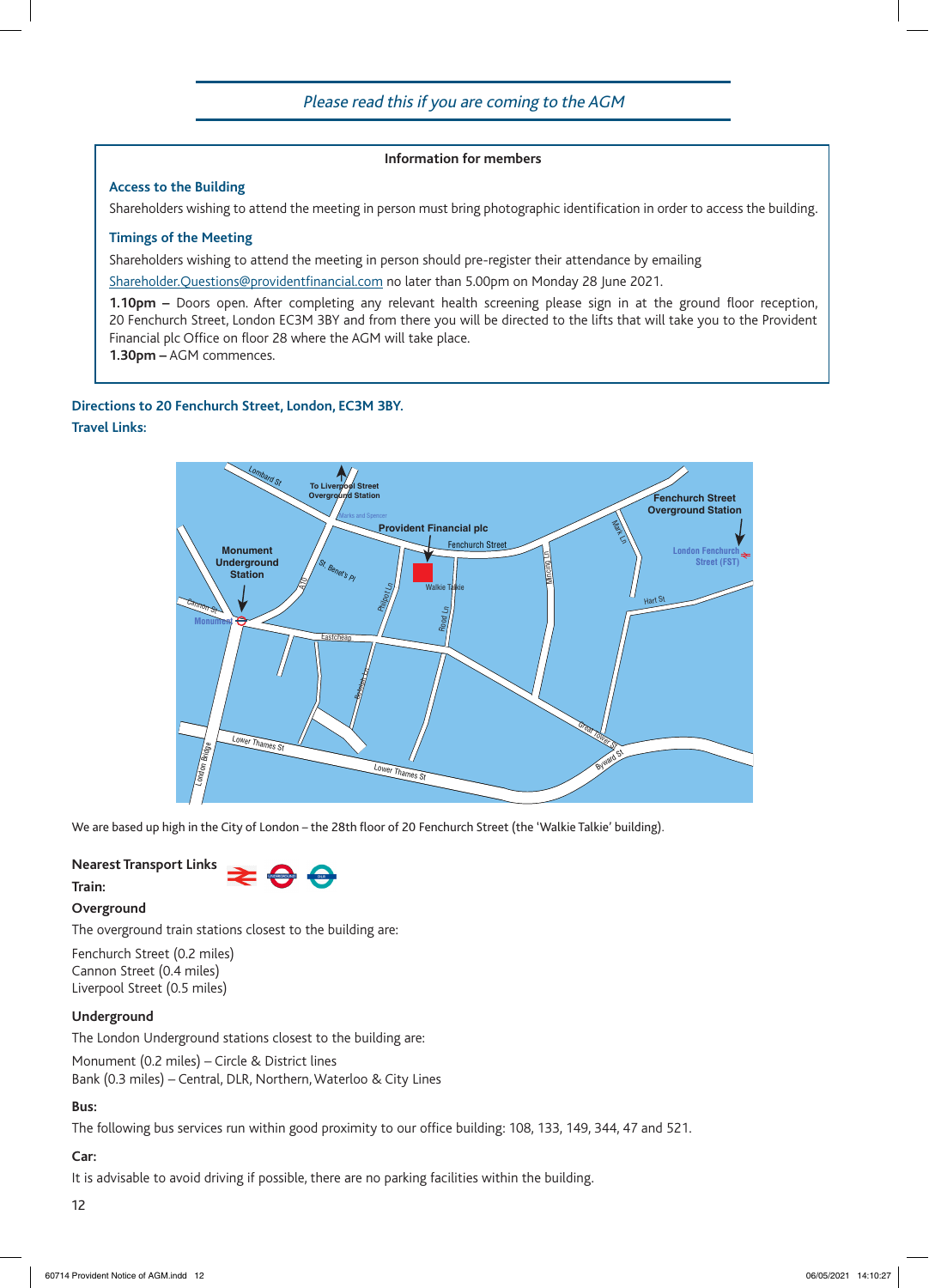# **Appendix I**

# **DIRECTORS STANDING FOR RE-ELECTION AND ELECTION**



**Patrick Snowball Chairman Appointed:** 21 September 2018 **Tenure:** 2 years

#### **Current external appointments**

 $\triangleright$  None

#### **Committees**

Nomination Committee (Chairman)



#### **Malcolm Le May Chief Executive Officer (CEO) Appointed as CEO:** 1 February 2018 **Joined the Board:** 1 January 2014 **Tenure:** 7 years

#### **Current external appointments**

- Non-Executive Director of IG Group Holdings plc
- Partner at Opus Corporate Finance\* and Juno Capital LLP
- Trustee at Peace at the Crease
- $\triangleright$  Trustee of the Grange Festival

#### **Committees**

Disclosure Committee (Chairman)

\* Non Equity

#### **Career and experience**

Patrick was CEO of Suncorp Group Limited, an ASX 20 Australian financial services group, between 2009 and 2015 where he successfully led the turnaround of the group following the global financial crisis. Before joining the Board, Patrick was Chairman of IntegraFin Holdings plc between 2017 and 2018 and was Chairman of Sabre Insurance Group plc until September 2020. Prior to this Patrick was a Non-Executive Director, at Jardine Lloyd Thompson Group plc from 2008 to 2009, Deputy Chairman at Towergate Partnership between 2007 and 2009 and a member of the FSA Practitioner Panel from 2006 to 2008.

#### **Contribution to the Board, key strengths and skills and reasons for re-election:**

Patrick's unique career and experiences bring a wealth of skills to the Board. In particular, as Chairman, his previous leadership and demonstrable success in driving change, strengthening governance, creating strong and effective Boards, and instilling stability through a positive culture, are key strengths he brings to the Board

- Experienced Chairman, Non-Executive Director and Chief Executive Officer.
- Extensive experience of the financial services industry and the regulatory environment.
- $\triangleright$  Wealth of knowledge of the challenges faced by the financial services sector, acquired over a 30-year career.
- $\triangleright$  Long track record in leading companies to develop and deliver growth plans.
- Change project management, typically involving digital transformation and brand building.
- $\triangleright$  Building strong customer relationships and leveraging data and insights, as well as leading and developing the wider stakeholder engagement.

# **Career and experience**

Malcolm joined the Group as an independent Non-Executive Director in 2014, becoming Interim Executive Chairman in November 2017. Malcolm provided effective leadership to the Board, working with them to redefine roles and responsibilities, and initiated a process to ensure the Board had the right mix of skills, experience and diversity. Prior to joining the Group, he held several senior positions within banking, including as Co-Head of Banking for Barclays in New York; Head of European Investment Banking at UBS; and deputy CEO at Morley Fund Management (now Aviva Investors).

#### **Contribution to the Board, key strengths and skills and reasons for re-election:**

Malcolm's extensive career, his deep knowledge of various businesses and sectors, his understanding of the regulatory environment and turn-around situations and his proven leadership skills are considered by the Board to be invaluable qualities that make him best placed to lead the business, as well as effectively contributing to the Board.

- A deep knowledge and experience of the financial services industry and regulatory environment.
- $\triangleright$  Relationships with key stakeholders, such as investors and the Group's banks, enabling the Group access to funding.
- The strengthening of the Group's governance framework and the realignment of the Group's culture more closely to the developing needs of the customer.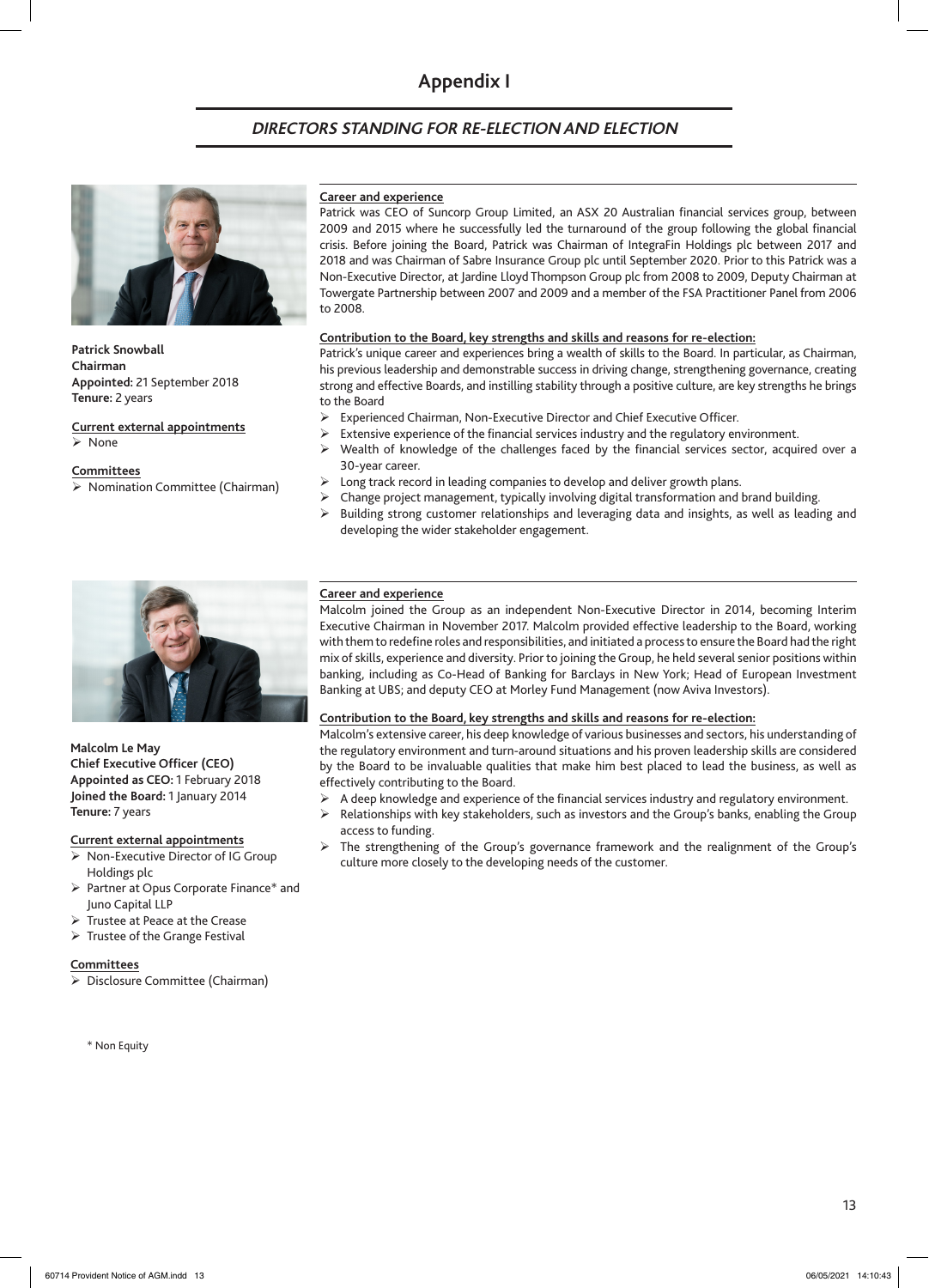

**Neeraj Kapur Chief Finance Officer (CFO) Appointment date:** 1 April 2020 **Tenure at the date of AGM:** 1 year

#### **Current external appointments**

- > Trustee of The Worshipful Company of Chartered Accountants
- Trustee of Edgeborough Educational Trust

#### **Committees**

Disclosure Committee



**Andrea Blance Senior Independent Director (SID) Appointed:** 1 March 2017 **Tenure:** 4 years

#### **Current external appointments**

- Non-Executive Director of Hargreaves Lansdown plc
- $\triangleright$  Non-Executive Director at The Mentoring Foundation

#### **Committees**

- Remuneration Committee (Chairman)
- Audit Committee
- $\triangleright$  Nomination Committee

#### **Career and experience**

Neeraj Kapur was Group Chief Financial Officer of Secure Trust Bank plc, a UK retail and SME bank. He is an experienced Chief Financial Officer with a strong retail banking background, including consumer finance and savings products expertise. As a qualified accountant, Neeraj is technically strong, with a diverse background that commenced as an RAF fighter pilot. He brings versatility and intellectual agility to the Board and Group Executive Committee.

#### **Contribution to the Board, key strengths and skills and reasons for election:**

As a qualified accountant, Neeraj is technically strong and has a diverse background that has included time as a pilot in the RAF, an entrepreneur running his own business and working in a large-scale regulated bank. Neeraj has a strong retail banking background, including consumer finance and savings products expertise, and has experience in accounting, finance, professional services, governance, operations, marketing and risk.

- Experienced Chief Financial Officer.
- Significant experience in leading end-to-end finance functions, including for a bank and other corporates, as well as managing accounts for individuals and small business owners.
- Proven ability to build effective working relationships with key stakeholders, including regulators, investors and analysts.
- $\triangleright$  Deep understanding of, and strong experience in, the Group's sector.

#### **Career and experience**

Andrea has extensive Board and financial services experience. She spent her executive career at Legal & General Group plc, where she was a member of the Group Executive Committee and held a range of senior leadership roles, including Divisional Chief Financial Officer, Group Financial Controller, Group Chief Risk Officer and Strategy & Marketing Director. Andrea's past non-executive roles include Senior independent Director and Audit Committee Chair at Reassure Group plc, Risk Committee Chair at Scottish Widows plc and Lloyds Banking Group Insurance and a member of William and Glyn's pre-IPO Board.

#### **Contribution to the Board, key strengths and skills and reasons for re-election:**

Andrea brings a wealth of relevant experience, including her understanding of governance, the regulatory environment and conduct risk. She has extensive experience of strategy and customer marketing, complex change, finance & reporting, investor relations and stakeholder management.

- Experienced Senior Independent Director, Non-Executive Director, Board Committee Chair and senior leader.
- Deep understanding of the financial services industry.
- Track record of working with businesses at different stages of development and supporting both growth and recovery strategies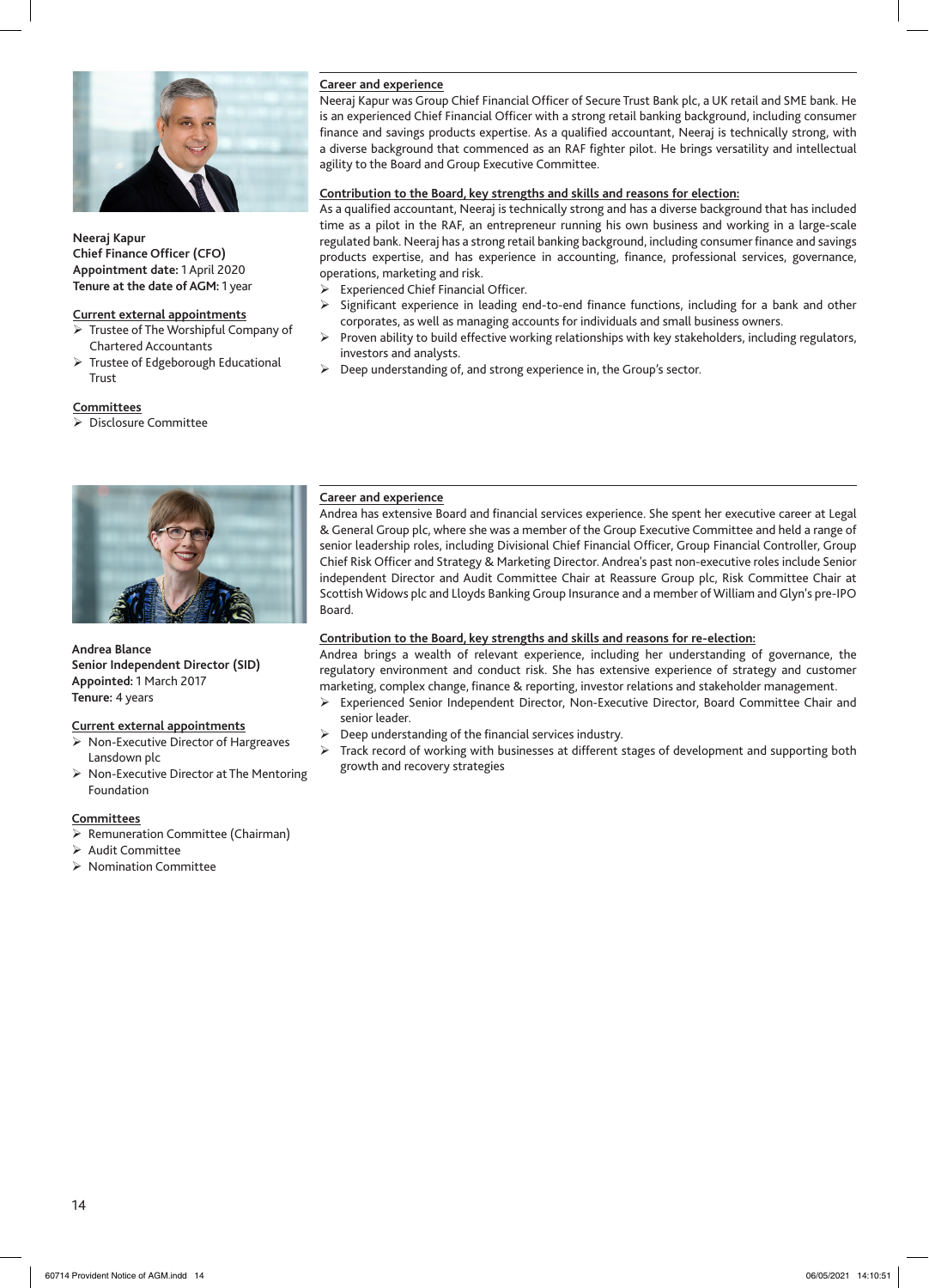

**Robert East Independent Non-Executive Director and Chairman of Vanquis Bank Ltd Appointed:** 26 June 2019 **Tenure:** 1 year

#### **Current external appointments**

- Chairman of Skipton Building Society (and Director of Skipton Group Holdings)
- $\triangleright$  Non-Executive Director of Hampshire Trust Bank Plc
- > Director of RCWI Ltd

#### **Committees**

- Customer, Culture and Ethics Committee
- Nomination Committee



**Elizabeth Chambers Independent Non-Executive Director Appointed:** 31 July 2018 **Tenure:** 2 years

#### **Current external appointments**

- Non-Executive Director of TSB Bank Plc
- $\triangleright$  Non-Executive Director of University of Colorado Anschutz Medical Campus (non-profit)
- Non-Executive Director of Tilney Smith & Williamson Ltd and its subsidiaries
- $\triangleright$  Senior Advisor to Searchlight Capital Partners and its portfolio companies

#### **Committees**

- Customer, Culture and Ethics Committee
- Group Risk Committee
- Nomination Committee

#### **Career and experience**

Robert worked for 32 years in various leadership roles with Barclays Bank latterly as Chief Risk Officer of Absa in South Africa. He joined Cattles Plc, a consumer finance group, in 2008 where he led its restructuring from 2009 and was its Chief Executive from 2010 until completion of the wind-down of the group in 2019. Having joined its board in 2011, Robert became Chairman of Skipton Building Society in 2017 where he is helping develop the Society's strategy, grow its membership and ensure it remains financially strong. He is an Associate of the Chartered Institute of Bankers.

# **Contribution to the Board, key strengths and skills and reasons for election:**

Robert brings experience in, and understanding of, retail and commercial banking in the UK and internationally acquired over a 40-year career. Robert is an experienced Chairman, Non-Executive Director and Chief Executive Officer, enabling him to support a culture of openness and debate on the Board and to challenge management to deliver for the Group's shareholders and other stakeholders.

- $\triangleright$  In-depth knowledge of financial services, consumer finance, risk management and leadership.
- Extensive knowledge of the Group's regulatory environment and expectations of the PRA and FCA.
- Track record of driving cultural change to ensure focus on customers, employees and value.

#### **Career and experience**

Elizabeth is an experienced board director, senior financial services executive, strategist and marketing leader in the UK and globally. Her previous board experience includes being a Non-Executive Director at Dollar Financial Group, Hibu plc (formerly Yell Group) and The Home and Savings Bank. Elizabeth served on the board of Western Union International Bank and boards relating to consumer finance joint ventures between Barclaycard and other brands, such as Argos and Thomas Cook. She has extensive executive experience through roles including Chief Marketing Officer at Barclays and Barclaycard.

#### **Contribution to the Board, key strengths and skills and reasons for re-election:**

Elizabeth brings more than 25 years of experience in strategy, marketing and product development across a range of financial services. As an executive, she has a long track record of driving revenue growth and solving complex business challenges at major global financial institutions. In various roles she has led businesses through brand and reputation transformations, strengthened customer acquisition and engagement, built innovative digital businesses, and led major business turnarounds.

- $\triangleright$  C-suite marketing and communications executive, board director and strategist.
- Proven people leader.
- $\triangleright$  Broad and deep knowledge of financial services, including credit cards and payments products, a wide range of customer loan segments and marketing in a regulated environment.
- Substantial expertise in turnarounds, as well as M&A and cultural change.
- Wide exposure to international operations and the unique challenges of leading them.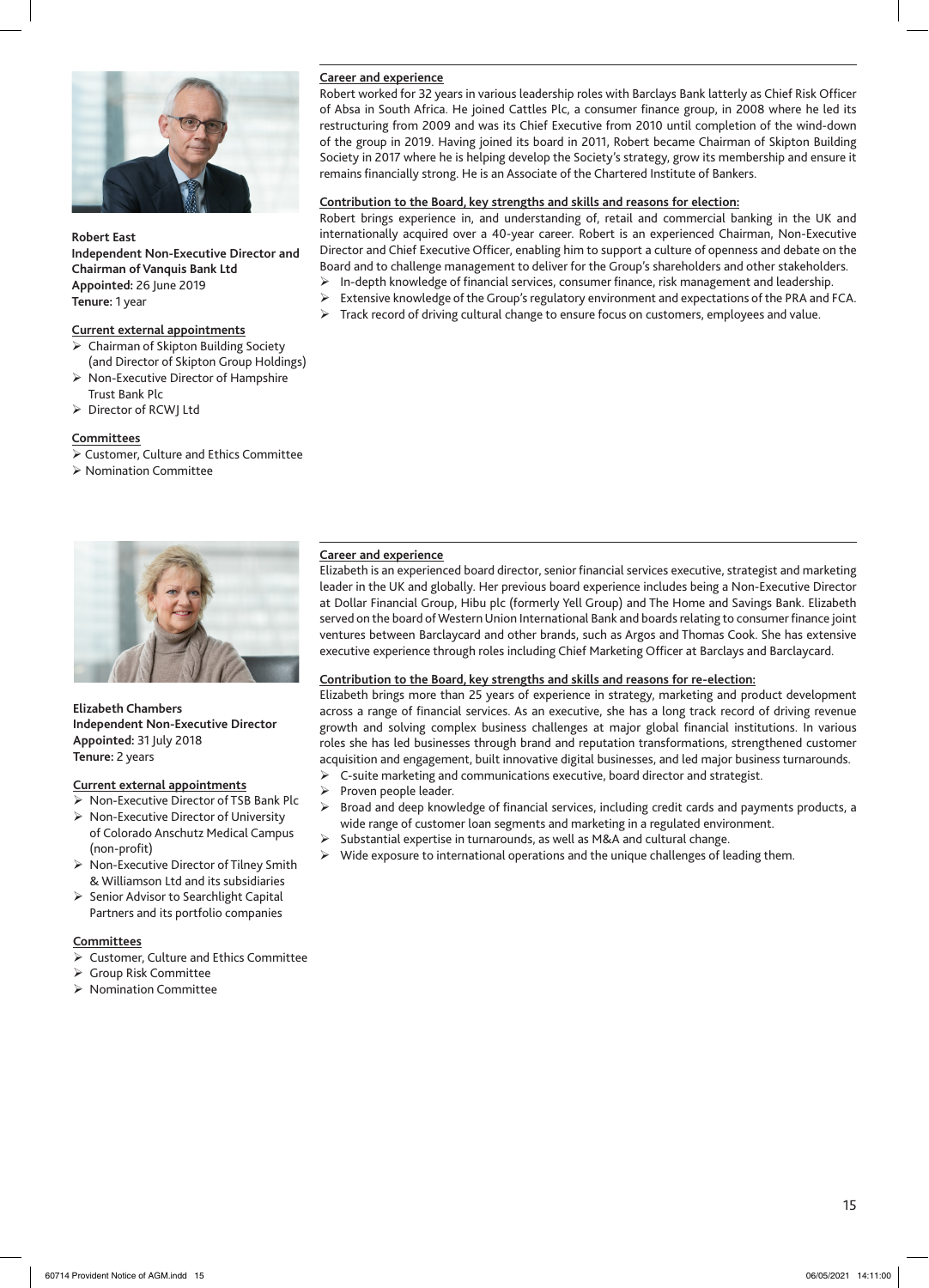

**Paul Hewitt Independent Non-Executive Director Appointed:** 31 July 2018 **Tenure:** 2 years

#### **Current external appointments**

- ▶ Non-Executive Director of ICNH Ltd (trading as Dr Doctor)
- > Non-Executive Director of Feebris Ltd
- Limited Partner at Horizon Capital Fund
- Limited Partner at Exponent Fund

#### **Committees**

- > Audit Committee (Chairman)
- Nomination Committee
- Group Risk Committee

#### **Career and experience**

Paul is an experienced Chief Financial Officer, Chairman, Non-Executive Director and Audit Committee Chair who operates in a number of different sectors. Paul's past Non-Executive Director roles include chairing the audit committees of Tokio Marine, Kiln, NEST Corporation, Tesco Bank, Collins Stewart Hawkpoint, Charles Taylor Plc and GMT Global Aviation. He began his executive career in finance, working for over 20 years as a Finance Director of various companies, culminating in becoming Deputy Group Chief Executive and CFO of the Co-operative Group between 2003 and 2007.

#### **Contribution to the Board, key strengths and skills and reasons for re-election:**

Paul's varied and wide-ranging career is built on a successful career in finance. He has a track record of creating and realising value for shareholders and has worked across a number of sectors including financial services, technology, healthcare, retail and business services. Through his non-executive roles he has helped several management teams adapt their business models to respond to, and anticipate, changes in their competitive and regulatory environments. In both his executive and nonexecutive career he has had extensive experience of transactions and ensuring that businesses have an appropriate financial structure.

- Experienced non-executive director, Chairman and Chief Financial Officer.
- $\triangleright$  Broad experience of the financial services industry and the regulatory environment.
- $\triangleright$  Strong track record in delivering good returns for shareholders.
- Extensive experience of transactions.
- Broad experience as both an executive and a non-executive of developing and challenging business strategies.
- Has helped several management teams adapt business models in anticipation of changes in their environments and markets.



#### **Angela Knight Independent Non-Executive Director**

**Appointed:** 31 July 2018 **Tenure:** 2 years

#### **Current external appointments**

- Senior Independent Director of TP ICAP plc
- $\triangleright$  Non-Executive Director of Taylor Wimpey plc and Arbuthnot Latham & Co
- Non-Executive Director of Encore Capital Group, Inc.

#### **Committees**

- Group Risk Committee (Chairman)
- Audit Committee
- Nomination Committee

#### **Career and experience**

Angela has extensive experience in both the public and private sectors. Prior to joining the Board, Angela was CEO at Energy UK, British Bankers Association (BBA, now UK Finance) and APCIMS (now Personal Investment Management and Financial Advice Association). She was previously a Member of Parliament and Treasury Minister between 1992 and 1997 and was the Chairman of the Office of Tax Simplification from December 2015 to March 2019.

#### **Contribution to the Board, key strengths and skills and reasons for re-election:**

Her experience in the public sector means Angela has a strong understanding of the expectations of regulators and other public stakeholders. This combination means she is a skilled director who knows how to manage organisations and how to challenge management to deliver. Angela's thought leadership, technical and policy skills, as well as a deep understanding of the financial sector, are demonstrated through her leadership of the repositioning of Energy UK in the energy sector and of the BBA through the banking crisis respectively.

- Experienced Government Minister, CEO, Chair and Non-Executive Director.
- Wealth of knowledge of the financial services sector.
- $\triangleright$  Deep knowledge of regulated industries.
- $\triangleright$  Adept at solving difficult problems with effective solutions.
- Understanding of public presentation, in particular as a proficient public speaker.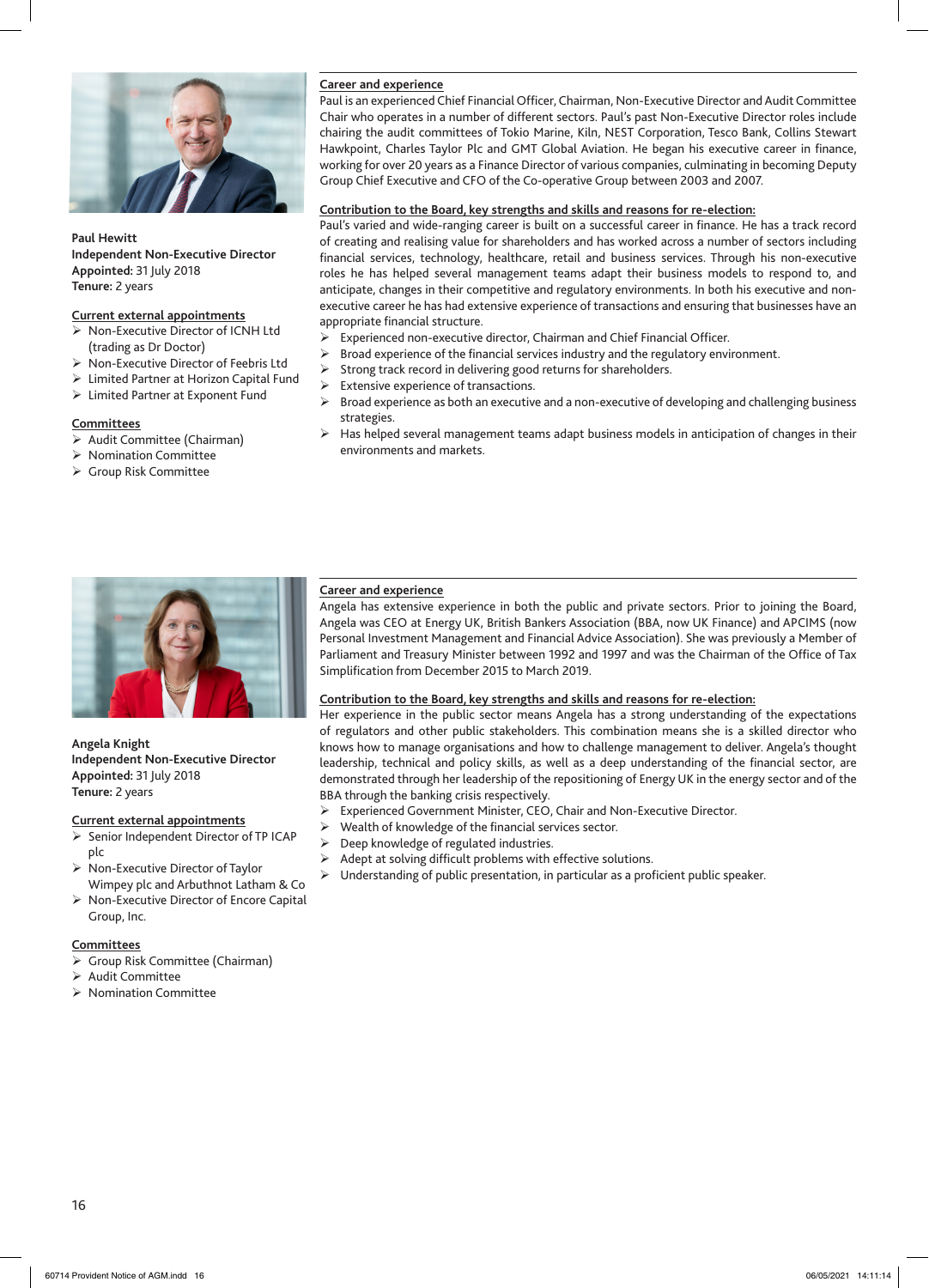

**Graham Lindsay Independent Non-Executive Director Appointed:** 1 April 2019 **Tenure:** 2 years

#### **Current external appointments**

- $\triangleright$  Senior Independent Director at OneFamily (where he chairs the Remuneration Committee, Customer, Member and Product Committee and the Group Pension Committee)
- Vice Chair and Trustee at the Brain Tumour Charity
- Consultant for Trustees Unlimited

#### **Committees**

- Customer, Culture and Ethics Committee (Chairman)
- Remuneration Committee
- Nomination Committee
- Designated Employee NED



**Margot James Independent Non-Executive Director Appointed:** 27 July 2020 **Tenure:** Less than 1 year

#### **Current external appointments**

- Executive Chair of the Warwick Manufacturing Group
- Member at the Court of Governors of the London School of Economics

#### **Committees**

- $\triangleright$  Remuneration Committee
- $\triangleright$  Nomination Committee
- Customer, Culture and Ethics Committee

# **Career and experience**

Graham has held a number of senior executive roles, including responsibility for the Lloyds branch network and as Corporate Responsibility Director. Graham joined the Wonga UK Board in 2016 as part of the new leadership team engaged to improve the business and deliver change. Graham sat on the Board of the Institute of Banking & Financial Services and on the Professional Standards Board.

#### **Contribution to the Board, key strengths and skills and reasons for election:**

Graham brings to the Board extensive experience in commercial and retail banking following a 40 year career at Lloyds Banking Group and a deep understanding across various distribution channels. Graham has had demonstrable success in focusing organisations on their customers, ensuring they are at the heart of decision making and product design. Graham also has a strong appreciation of the Group's regulatory environment.

- Extensive customer knowledge, strong customer focus and a track record of enabling and overseeing businesses to ensure that they put the customer at the heart of what they do.
- $\triangleright$  Significant stakeholder engagement experience.

#### **Career and experience**

Margot served as a Member of Parliament between 2010 and 2019 and has held a number of ministerial offices, latterly as Minister of State for the Department of Digital, Culture, Media & Sport, where she championed the interests of both industry and consumers in the digital world. In her role as Parliamentary Under Secretary of State at the Department for Business, Energy & Industrial Strategy, Margot had responsibility for small businesses, consumers and corporate governance, including labour markets and the retail sector.

#### **Contribution to the Board, key strengths and skills and reasons for re-election:**

Margot has a wide-ranging successful career in both the public and private sectors. Her public sector experience provides Margot with a strong understanding of the expectations of regulators and other public stakeholders, as well as strong knowledge of corporate governance, labour markets and the UK's technology and retail sectors. She has a track record of driving value for shareholders and has a demonstrable record as a successful entrepreneur and CEO.

 Experienced Government Minister and Member of Parliament.

- Results-focused entrepreneurial business owner.
- Strong track record as a CEO and business leader.
- > Non-Executive Director and Chair experience.
- Deep governance knowledge.
- $\triangleright$  Strong relationships with wider stakeholders in a variety of sectors.